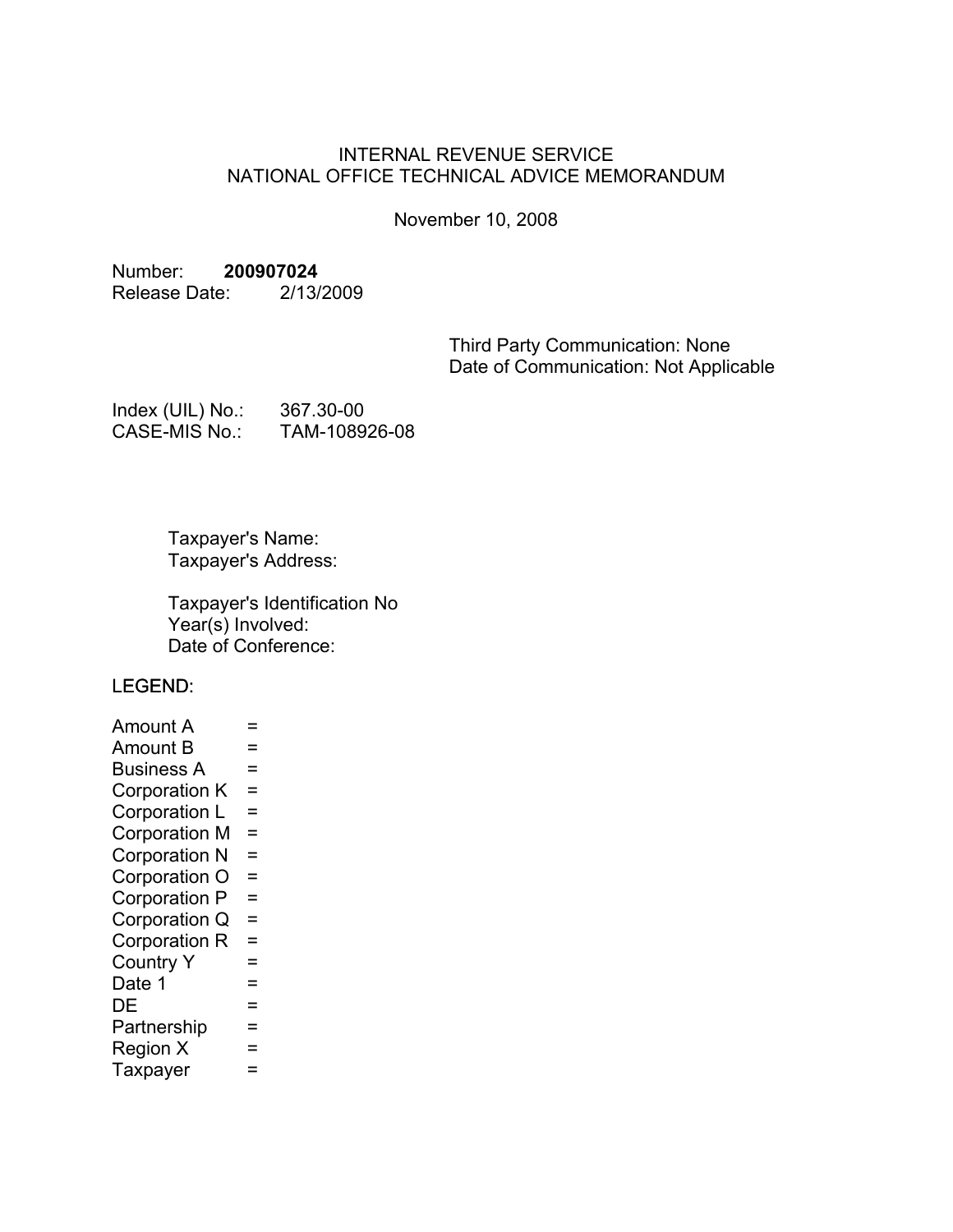| Year 1 | =   |  |
|--------|-----|--|
| \$C    | =   |  |
| \$D    | $=$ |  |
| $X\%$  | $=$ |  |
| $Y\%$  | =   |  |

#### ISSUE(S):

1. Whether the Network, associated with Business A, is a type of intangible property described in section 936(h)(3)(B)?

2. Whether Corporation M's transfer of the Network to Corporation O is exempt from section 367(d) on the grounds that the Network represents foreign goodwill or going concern value, as defined in Treas. Reg. §1.367(a)-1T(d)(5)(iii)?

#### CONCLUSION(S):

1. The Network is a type of intangible property described in section 936(h)(3)(B).

2. The Network does not represent foreign goodwill or going concern value, as defined in Treas. Reg. §1.367(a)-1T(d)(5)(iii). Therefore, Corporation M's transfer of the Network to Corporation O is subject to section 367(d).

## **FACTS**

#### I. The Transaction

At the time of the transaction at issue (the "Transaction"), Taxpayer, a domestic corporation, owned all of the stock of Corporation K and Corporation L. Corporation L owned all of the stock of Corporation M, which owned all of the stock of Corporation N. Corporations K, L, M, and N were members of Taxpayer's consolidated group. Corporation M operated Business A in Region X and had developed, over the course of operating this business, a network of contracts with a large number of foreign agents in numerous countries ("Network").

On Date 1 of Year 1, Taxpayer reorganized its business model and centralized its Business A outside of the United States. Specifically, Corporation M created a wholly-owned subsidiary, Corporation O, located in Country Y. Corporation O set up three controlled foreign corporations ("CFCs") as defined in section 957(a), Corporation P, Corporation Q, and Corporation R, which formed a partnership ("Partnership"). Corporation M then transferred all of the assets of Business A, except for the accounts receivable, to Corporation O. The transferred assets included intercompany services agreements, cash, software, and the Network. Corporation O subsequently transferred these assets to Corporations P, Q, and R, which in turn transferred the assets to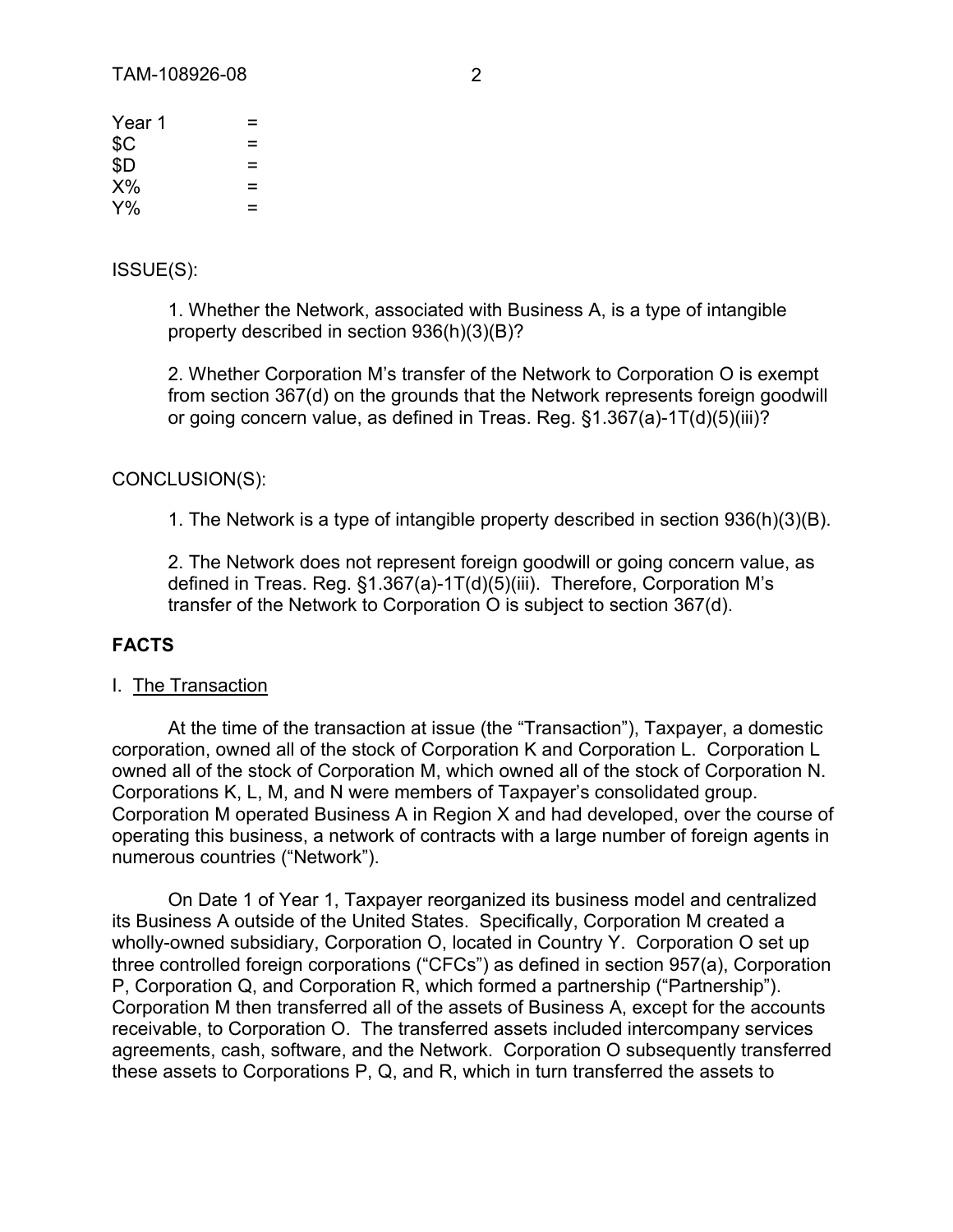Partnership. After the Transaction, DE, an entity disregarded as separate from its owner, Partnership, conducted Business A. Corporation N licensed trademarks to Corporation K, which sublicensed these trademarks to Partnership.

#### II. Taxpayer's Business and the Network

Business A is a delivery business that allows a customer to have units transferred from one location to another location. The Network comprises contracts with a large number of foreign agents in numerous countries. The contracts are typically for a five-year term, subject to renegotiation and renewal, and obligate the agents to provide delivery services to the public on behalf of Taxpayer. Agents are not typically given exclusive rights within a territory. Agents receive a commission for their services. Agents may recruit and contract with sub-agents to help them provide the Business A service in their areas, subject to Taxpayer's approval. Taxpayer's standard contracts with its agents require that the agents set up call centers that are open twentyfour hours a day for customers to call and inquire about their deliveries. The contracts also require that the agents spend at least X% of their gross revenue from Business A on marketing the Business A service. Taxpayer often voluntarily reimburses up to Y% of these expenses. Taxpayer must approve all marketing campaigns and materials. The agents must purchase computers and equipment as specified by Taxpayer to conduct the deliveries. They must buy forms for the customers to use, the formats of which are specified by Taxpayer. Agents are prohibited from adding charges or providing discounts on the fees established by Taxpayer. The agents also agree to a non-compete provision that prohibits them from offering a competing service during the period of the contract plus one year.

Taxpayer provides the agents with detailed service manuals and requires in the contracts that the agents adhere to the standards outlined in those manuals. Taxpayer provides training for the agents and also provides regional operations centers to support the agents. Taxpayer handles the processing of the delivery requests, provides accounting of all the Business A transactions, and also settles the amounts owed between agents for these transactions.

Before the Transaction, Taxpayer had also established several CFCs that provided support to foreign agents and managed the development of agent relationships by recruiting and training new foreign agents. In the approximately nine years preceding the Transaction, Taxpayer's number of foreign agents grew significantly, from Amount A to Amount B (a more than twenty-fold increase).

## III. Taxpayer's Return Position Regarding the Transaction

On its return filed for Year 1, Taxpayer took the position that Corporation M's transfer to Corporation O of the assets associated with Business A qualified as a section 351 exchange. On its Form 926, Taxpayer treated the Network as part of the goodwill associated with, and the going concern value of, Business A. It reported that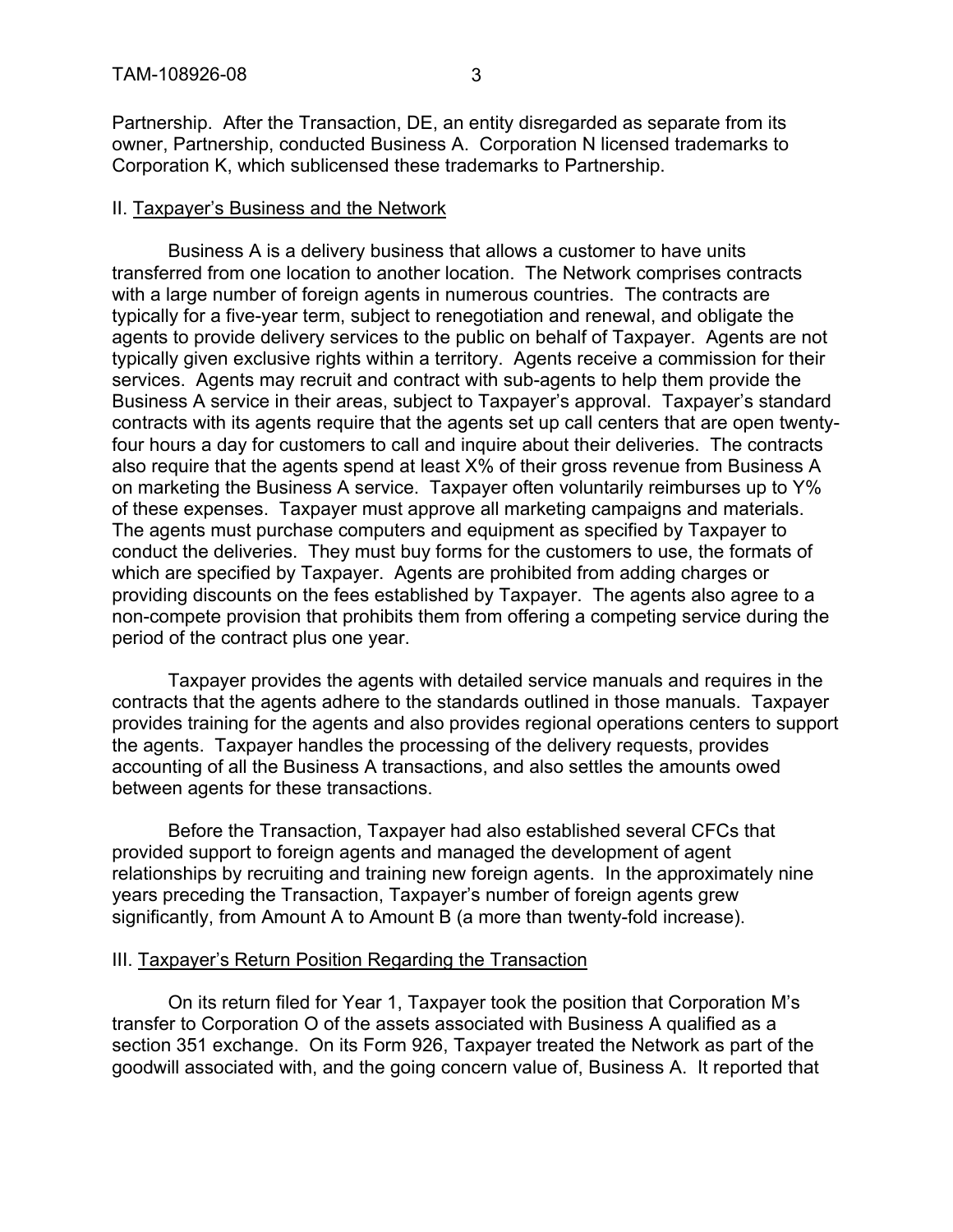the value of the foreign goodwill and going concern value transferred to Corporation O was approximately \$C, while the value of all other assets transferred to Corporation O was approximately \$D. Thus, Taxpayer reported that the value of the foreign goodwill and going concern value was approximately ninety-seven percent of the total value of the Business A assets transferred in the section 351 exchange.

# **LAW**

## I. Section 367(d), in General

Section 367(d) requires a U.S. person that transfers intangible property to a foreign corporation in an exchange described in section 351 or 361 to take into income annual payments over the useful life of the intangible as though the transferor had sold the intangible for payments contingent upon productivity, use, or disposition of the property.<sup>1</sup> Further, the statute requires that the payments be commensurate with the income attributable to the intangible. Section 367(d)(2)(A). Thus, although sections 351 and 361 normally allow a transferor to exchange property for stock of a corporation without any recognition of gain, section 367(d) requires a U.S. person to recognize income when it exchanges intangible property for stock of a foreign corporation. The transferor must recognize such income regardless of whether the transferee corporation actually makes payments to the transferor.

Section 367(d) refers to section 936(h)(3)(B) for the definition of intangible property. Section 936(h)(3)(B) provides that the term "intangible property" means any:

- (i) patent, invention, formula, process, design, pattern, or know-how;
- (ii) copyright, literary, musical, or artistic composition;
- (iii) trademark, trade name, or brand name;
- (iv) franchise, license, or contract;
- (v) method, program, system, procedure, campaign, survey, study, forecast, estimate, customer list, or technical data; or
- (vi) any similar item,

which has substantial value independent of the services of any individual.

Thus, a U.S. person will be required to recognize annual payments under section 367(d) upon the transfer of any of these enumerated intangibles or similar items to a foreign corporation in an exchange described in section 351 or 361. These payments must represent an appropriate arm's length charge for the use of the property, and the charge is determined in accordance with the provisions of section 482 and regulations thereunder. Treas. Reg. § 1.367(d)-1T(c)(1).

Congress enacted section 367(d) because it thought it was inappropriate to allow a foreign corporation to earn deferred income from intangible property that was

<sup>1</sup> Except as otherwise noted, section references are to the Internal Revenue Code of 1986, as amended, and Treas. Reg. § references are to the Treasury Regulations promulgated thereunder.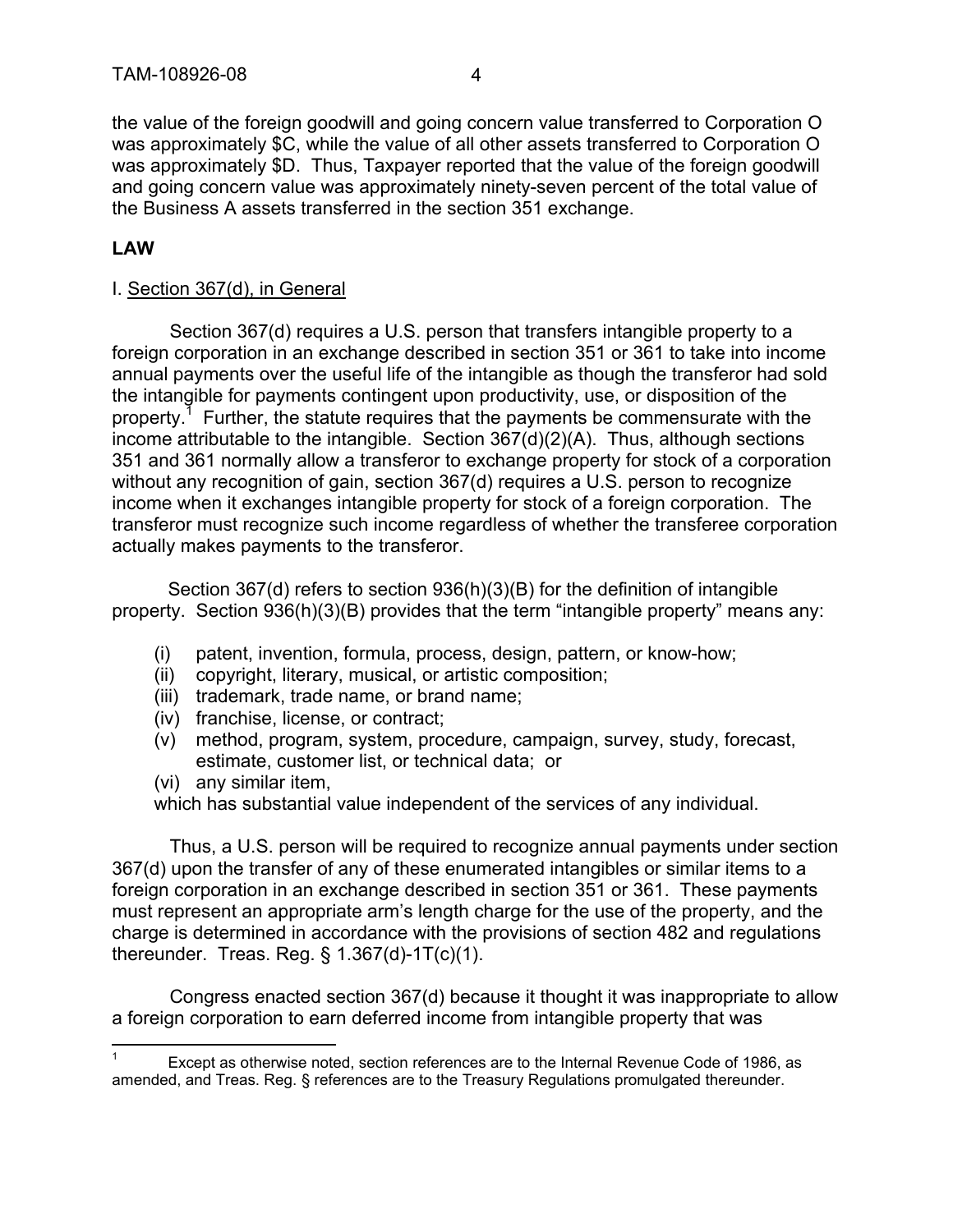developed by claiming significant expenses in the United States. See H.R. Rep. No. 98-342 (1984); S. Rep. No. 98-169, at 361 (1984) ("the transferor U.S. companies hope to reduce their U.S. taxable income by deducting substantial research and experimentation expenses associated with the development of the transferred intangible and, by transferring the intangible to a foreign corporation at the point of profitability, to ensure deferral of U.S. tax on the profits generated by the intangible.")

To prevent this mismatch between expenses that offset taxable income in the United States and deferred income in a foreign country, Congress enacted a regime to ensure a U.S. transferor of intangible property continues to be taxed on amounts commensurate with the income attributable to the transferred intangible. See § 1231(e) of Pub. L. No. 99-514 (adding the "commensurate with income" requirement to section 367(d)(2)(A)).

## II. Exception for Transfers of Foreign Goodwill or Going Concern Value

Section 367(d) does not contain any statutory exceptions or special rules for transfers of particular types of intangibles. However, Congress stated in the legislative history to the enactment of section 367(d) that the transfer of goodwill or going concern value developed by a foreign branch did not represent the kind of abuse that it wanted to target by enacting this provision. S. Rep. No. 98-169, Vol. 1, p. 362 (1984). Nevertheless, the legislative history does not give any specific direction to exclude these items from section 367(d), and the accompanying Joint Committee report indicates only that such an exception would be provided in regulations "where appropriate."<sup>2</sup> Section 1.367(d)-1T(b), following on this legislative history, provides that section 367(d) and the regulations thereunder do not apply to the transfer of foreign goodwill or going concern value. For this purpose, "foreign goodwill or going concern value" is defined as "the residual value of a business operation conducted outside the United States after all other tangible and intangible assets have been identified and valued." Treas. Reg. § 1.367(a)-1T(d)(5)(iii).

## **ANALYSIS**

## I. Overview of Taxpayer and IRS Positions

The IRS Exam team ("Exam") and Taxpayer have requested this TAM because of a disagreement over how to characterize the Network. Exam argues that the Network is an intangible asset described in section 936(h)(3)(B). Specifically, Exam argues that the Network is a collection of contracts, a franchise, a system, a method, a

General Explanation of H.R. 4710, 98<sup>th</sup> Congress (1984), p. 435 ("where appropriate, it is expected that the regulations relating to tainted assets and the special rule for intangibles will provide exceptions for this type of property"). The reference to regulations relating to tainted assets is to the provision in section 367(a)(3)(B)(iv) that excludes intangibles as defined in section 936(h)(3)(B) from the active trade or business exception of section 367(a)(3)(A). The reference to the special rule for intangibles is to section 367(d).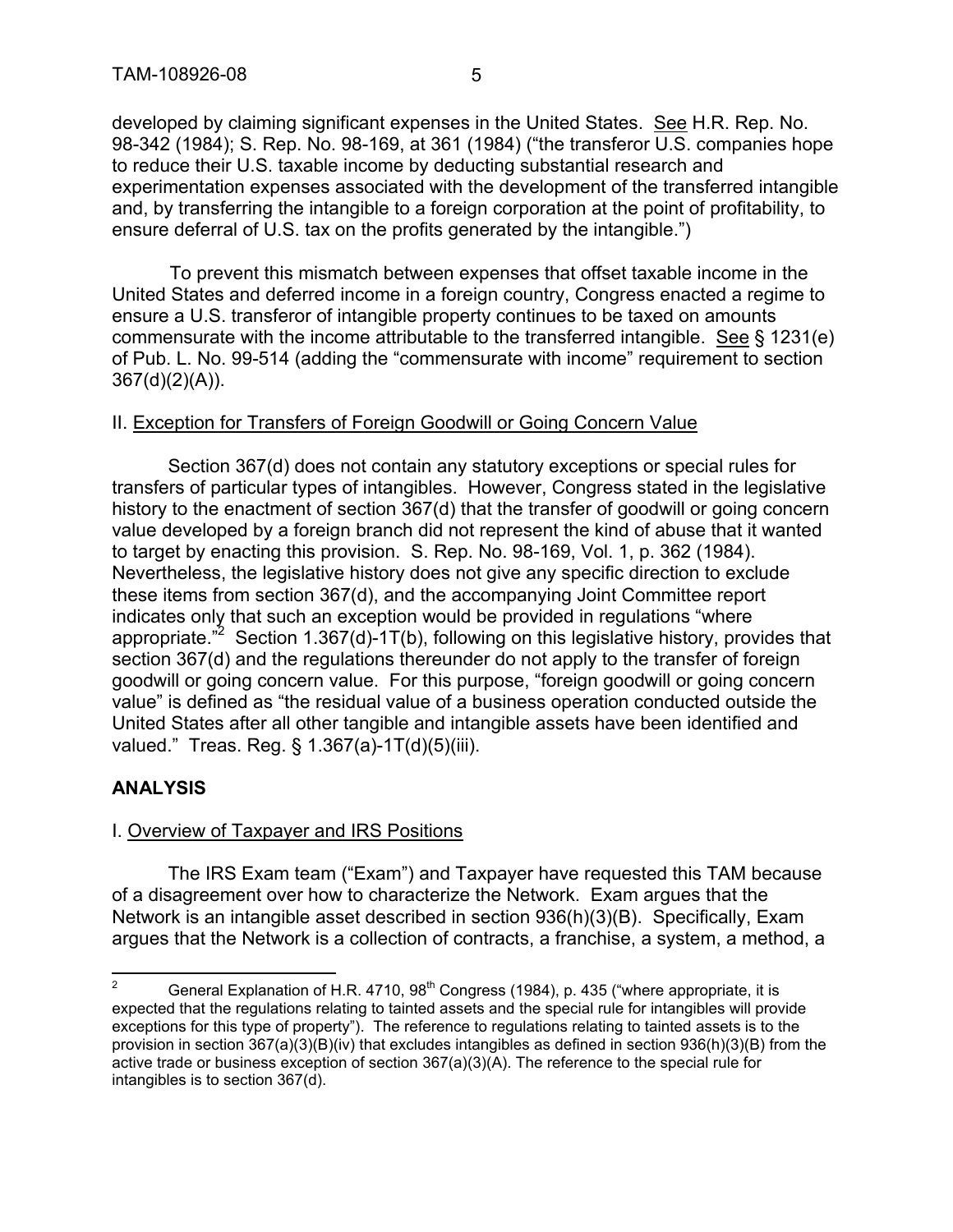program, or a similar asset. See section 936(h)(3)(B)(iv) through (vi). Under this view, Corporation M's transfer of the Network to Corporation O is subject to section 367(d).

Taxpayer argues that the Network satisfies definitions of goodwill or going concern value derived from case law ("traditional definitions") and that these traditional definitions were intended to be used when applying section 367(d). Specifically, Taxpayer argues that the Network meets the definition of going concern value, defined as "the additional element of value which attaches to property by reason of its existence as an integral part of a going concern," a vital part of which is "the ability of a business to continue to function and generate income without interruption as a consequence of a change in ownership." VGS Corp. v. Comm'r, 68 T.C. 563, at 592 (1977). Alternatively, Taxpayer argues that the Network meets the definition of goodwill, defined as "the expectancy of continued patronage" or the expectation that "the old customers will resort to the old place." See Boe v. Comm'r, 307 F.2d 339, 343 (9<sup>th</sup> Cir. 1962); Comm'r v. Killian, 314 F.2d 852,  $\overline{855}$   $\overline{5^{th}}$  Cir. 1963) (quoting Nelson Weaver Royalty Co. v. Comm'r, 307 F.2d 897  $(5<sup>th</sup>$  Cir. 1962)).

Part II of this Analysis provides initial discussion of Issue 1 regarding whether the Network is intangible property described in section 936(h)(3)(B). We agree with Exam and conclude that the Network is intangible property described in section 936(h)(3)(B) because it satisfies the definition of several of the items specified under that section.

Part III of this Analysis discusses whether the "enhanced value" of the Network, as described by the Taxpayer, $3$  corresponds to the intangibles described in Part II or to a separate asset that may qualify as foreign goodwill or going concern value. We conclude that the enhanced value of the Network is attributable to intangible assets discussed in Part II and does not constitute a separate asset.

Part IV of this Analysis addresses Issue 2, whether the Network represents foreign goodwill or going concern value. We conclude that the Network does not represent foreign goodwill or going concern value under the definition provided by Treas. Reg. §1.367(a)-1T(d)(5)(iii). In analyzing whether the Network represents foreign goodwill or going concern value, we discuss why the traditional definitions relied upon by Taxpayer do not apply.

In Part V of this Analysis we conclude that Corporation M's transfer of the Network to Corporation O is subject to section 367(d).

# II. Whether the Network is Described in Section 936(h)(3)(B)

Section 936(h)(3)(B) lists intangibles that are subject to section 367(d). Although it does not specifically identify every conceivable type of intangible property, the breadth of this list suggests that it was intended to cover, at a minimum, all identifiable intangibles. This is reinforced by the fact that the list includes not only the enumerated

<sup>3</sup> Taxpayer's letter dated March 25, 2008 at p. 11.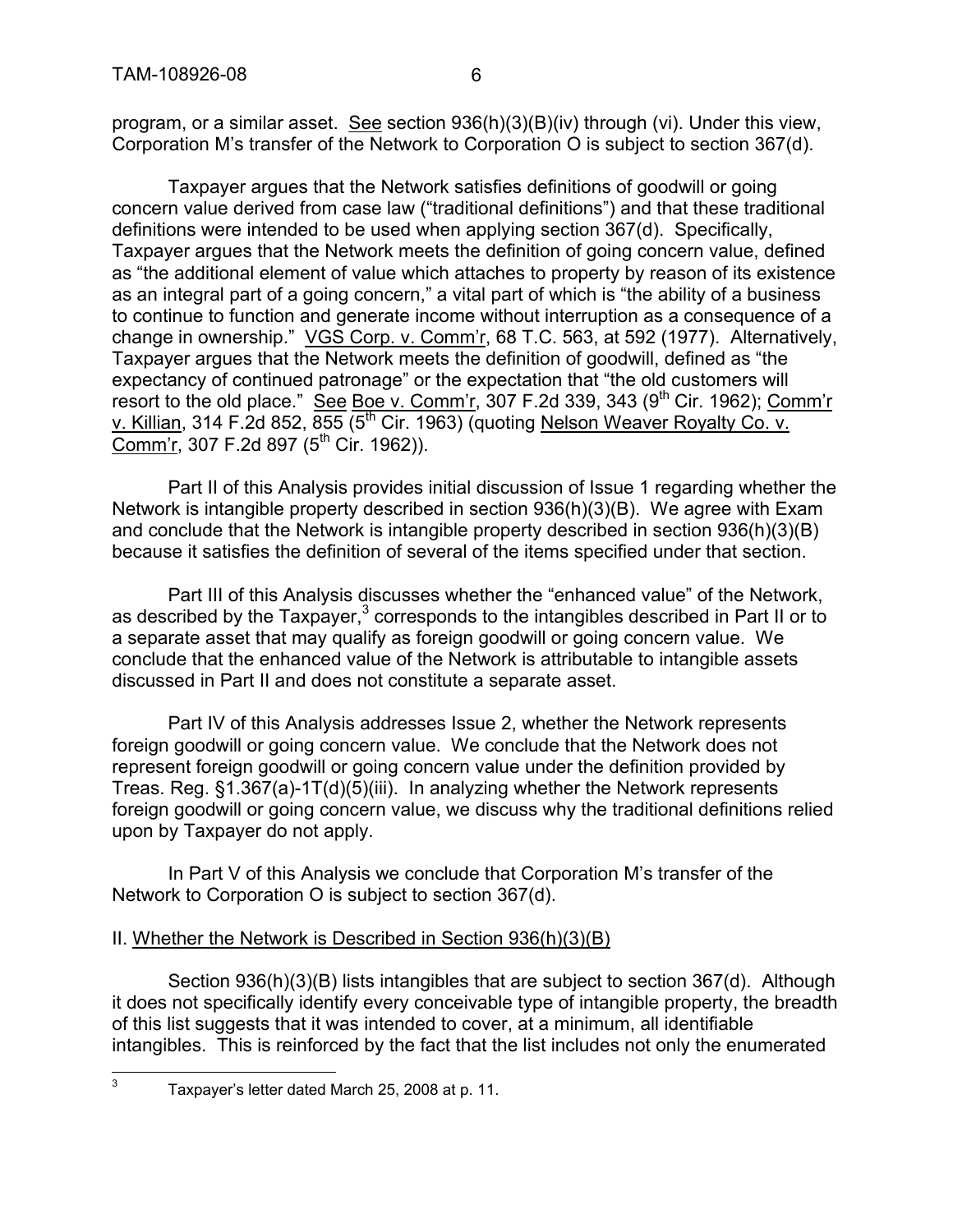intangibles, but also "any similar item." Section 936(h)(3)(B)(vi). Thus, if the Network fits within the definition of one or more of the listed intangibles, or constitutes a similar item, its transfer must be subject to section 367(d) absent the possible application of the exception for foreign goodwill or going concern value.

The Network fits within the definition of several of the intangibles listed in section 936(h)(3)(B). In particular, the Network consists of a collection of contracts with foreign agents. The Network also satisfies the definition of several other listed intangibles, including a collection of "franchises," a "system," a "method," and a "procedure." Because these terms are not defined in sections 936 or 367 or the regulations thereunder, the common and ordinary use of the terms applies. See Amoco Production Co. v. Southern Ute Indian Tribe, 526 U.S. 865, 873-874 (1999).

## A. The Network Constitutes a Collection of Contracts

The Network is founded on the contracts between Taxpayer and its agents. Contracts are specifically listed in section 936(h)(3)(B)(iv) and therefore constitute intangible property that is subject to section 367(d). Taxpayer agrees with this position but asserts that each contract separately has little value relative to the value of the Network as a whole. In fact, Taxpayer argues that the aggregate value of the separately valued contracts equals less than three percent of the value of the transferred Business A assets. Taxpayer then argues that the value of the relationships among the agents represents approximately ninety-seven percent of the value of the transferred Business A assets.

Although the Network comprises individual contracts, it functions as a single, integrated unit and therefore should be considered as a single asset rather than the sum of individual assets. There are many examples of circumstances in which it is more reliable to view a collection of assets in this manner. For instance, a business that purchases a new car does not treat a portion of the cost as goodwill to the extent the price of the car exceeds the sum of the values of the car's parts. Likewise, the business does not depreciate the car's separate parts but rather the car as a whole. Similarly, a group of individual patents that are used in combination to make a product may each have little value separately if the entire group of patents is necessary to make the product. Nevertheless, the group of patents has a value greater than the sum of its parts because it is the collection of patents that enables the holder to make a valuable product. This added value is attributable to the patents themselves and is not goodwill or going concern value. See, e.g., Kraft Foods Co. v. Comm'r, 21 T.C. 513 (1954) (discussed further in Part III below).

The value of the Network resides in the value of the contracts determined on an aggregate basis, as discussed further in Part III below. This value does not represent foreign goodwill or going concern value for purposes of section 367(d), as discussed in Part IV below.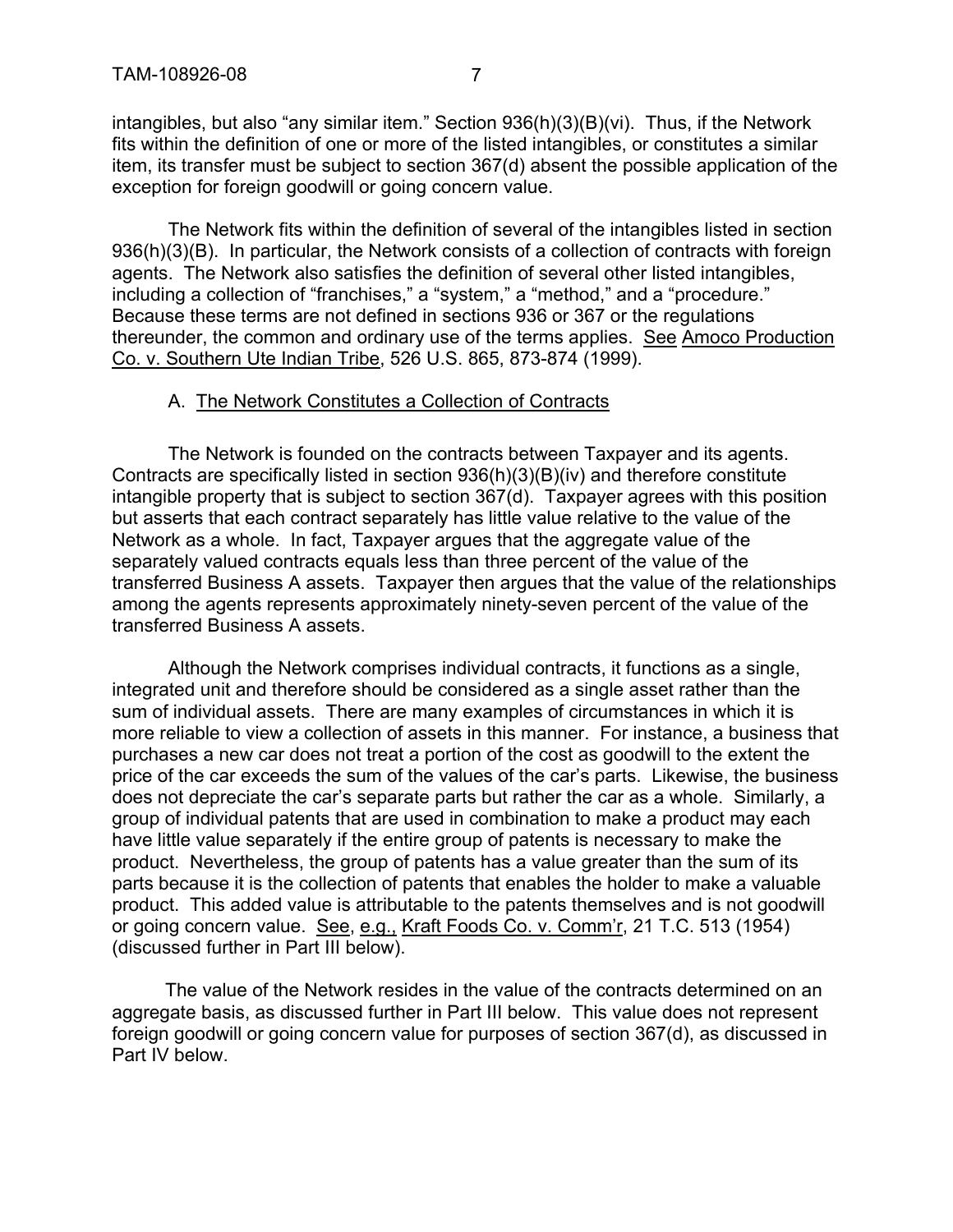## B. The Network Constitutes a Collection of Franchises

The Network may also be described as a group of franchises that constitute a franchise operation. Although sections 936 and 367 and the related regulations do not define "franchise," there is a general definition of the term in section 1253(b)(1). That provision states that a franchise "includes an agreement which gives one of the parties to the agreement the right to distribute, sell, or provide goods, services, or facilities, within a specified area. $^{\frac{1}{n^4}}$  This definition is consistent with the ordinary meaning of the term. Webster's Third New International Dictionary, Unabridged (1986) ("Webster's") defines "franchise" to mean "the right granted to an individual or group to market a company's goods or services in a particular territory." The Tax Court, when considering whether a Federal Communications Commission ("FCC") license was a franchise under section 1253, stated "we read the word 'franchise,' as used in section 1253, broadly to mean 'franchises' as that term is commonly understood, including any agreement which gives one party the right to distribute, sell, or provide goods, services, or facilities within a specified area." Jefferson-Pilot Corp v. Comm'r, 98 T.C. 435, 441 (1992), aff'd, 995 F.2d 530  $(4<sup>th</sup>$  Cir. 1993). Indeed, this definition has been applied in the context of other Code provisions that do not contain their own definition of "franchise."<sup>5</sup> Because the section 1253 definition reflects the common understanding of the term, because Congress did not indicate that it intended a different meaning, and because policy considerations do not favor a different meaning, that definition applies for purposes of sections 936(h)(3)(B) and 367(d) as well. The arrangements with the agents meet the definition of a franchise because the contracts give the agents the right to offer Taxpayer's Business A service in a defined area.

<sup>4</sup> See also Rev. Rul. 87-63, 1987-2 C.B. 210.

<sup>5</sup> See Int'l Multifoods Corp. v. Comm'r, 108 T.C. 25, 38 (1997) (applying the section 1253 definition of "franchise" for purposes of section 865: "Since we find no indication that Congress intended "franchise" to carry a different meaning in the context of section 865, we adopt this definition for purposes of this section."); see also Treas. Reg. § 1.197-2(b)(10) (incorporating the section 1253 definition for purposes of section 197).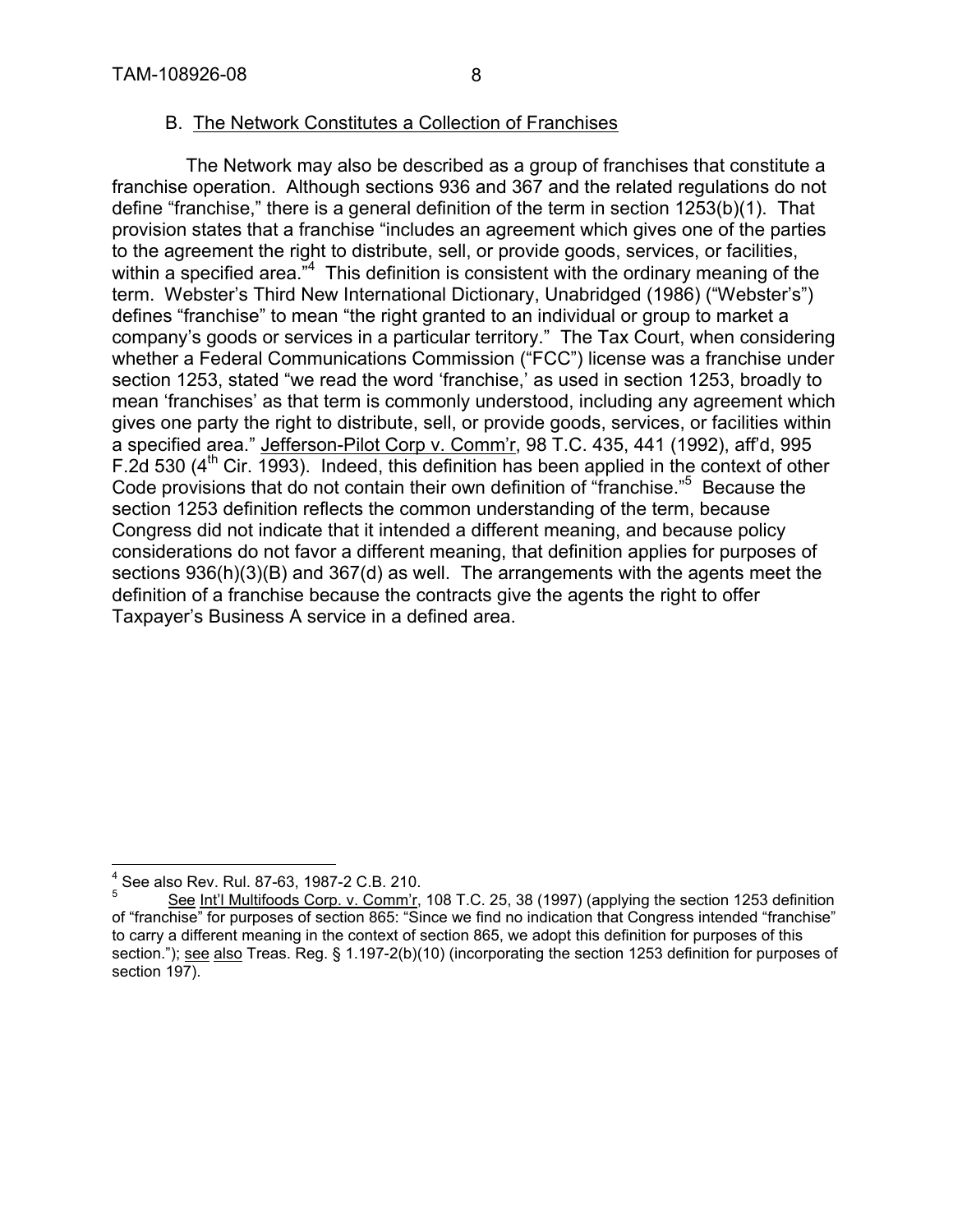Taxpayer argues that this definition of "franchise" is too broad and that the ordinary meaning of "franchise" is "an agreement whereby the franchisor grants to the franchisee the right to operate a turnkey business for its own account."<sup>6</sup> Taxpayer cites no authority to support this narrow definition, however, which is at odds with the common meaning of franchise and the meaning provided in section 1253. This definition is also at odds with the case law applying the section 1253 definition broadly to include many arrangements not traditionally considered franchises, such as cable television franchises,<sup>7</sup> FCC broadcast licenses,<sup>8</sup> and the right of licensees to distribute computer programs.<sup>9</sup>

Finally, Taxpayer argues that a broad definition of "franchise" would contravene Congressional intent to exclude foreign goodwill and going concern value from the application of section 367(d).<sup>10</sup> This assumes that Congress intended that foreign goodwill and going concern value be defined broadly in a way that included most franchises; however, this argument is belied by the narrow definition of goodwill discussed below in Part IV. It is also belied by court opinions that view goodwill arising from a franchise operation as being attributable to the value of the franchise itself and not as a separate intangible.<sup>11</sup> In other words, case law directly contradicts Taxpayer's argument that the intangible commonly understood to be a franchise is, in fact, not a franchise but goodwill instead. The authorities reject such attempts to recharacterize franchise value as goodwill value.

Thus, the Network fits within the definition of "franchise" for purposes of section 936(h)(3)(B)(iv) and therefore is an intangible subject to section 367(d). As discussed further in Parts III and IV below, the value of the Network resides in the franchises as valued on an aggregate basis and does not constitute foreign goodwill or going concern value.

# C. The Network Constitutes a Method, Program, and Procedure

The list of intangibles under section 936(h)(3)(B) also includes the items "method," "program," and "procedure." Webster's defines "method" to include "a procedure or process for attaining an object." It defines "program" to include "a

7 Tele-Communications Inc. v. Comm'r, 95 T.C. 495 (1990), aff'd, 12 F.3d 1005 (10<sup>th</sup> Cir. 1993).

9 Syncsort Inc. v. United States, 31 Fed. Cl. 545 (1994).

<sup>6</sup> Taxpayer's Letter dated March 25, 2008 at p. 20.

<sup>8</sup> Jefferson-Pilot, 98 T.C. 435, 441 (1992), aff'd, 995 F.2d 530 (4<sup>th</sup> Cir. 1993).

<sup>10</sup> Taxpayer's letter dated March 25, 2008 at p. 20.

<sup>&</sup>lt;sup>11</sup> Canterbury v. Comm'r, 99 T.C. 223, at 249 (1992) ("we find that petitioners acquired no goodwill that was separate and apart from the goodwill inherent in the McDonald's franchise"); Int'l Multifoods, 108 T.C. at 36-37 (noting that the taxpayer's argument that goodwill was transferred separately from a Mr. Donut franchise, trademarks, and system "mistakes goodwill for the intangible assets which embody it" and that "intangible assets such as trademarks and franchises are 'inextricably related' to goodwill").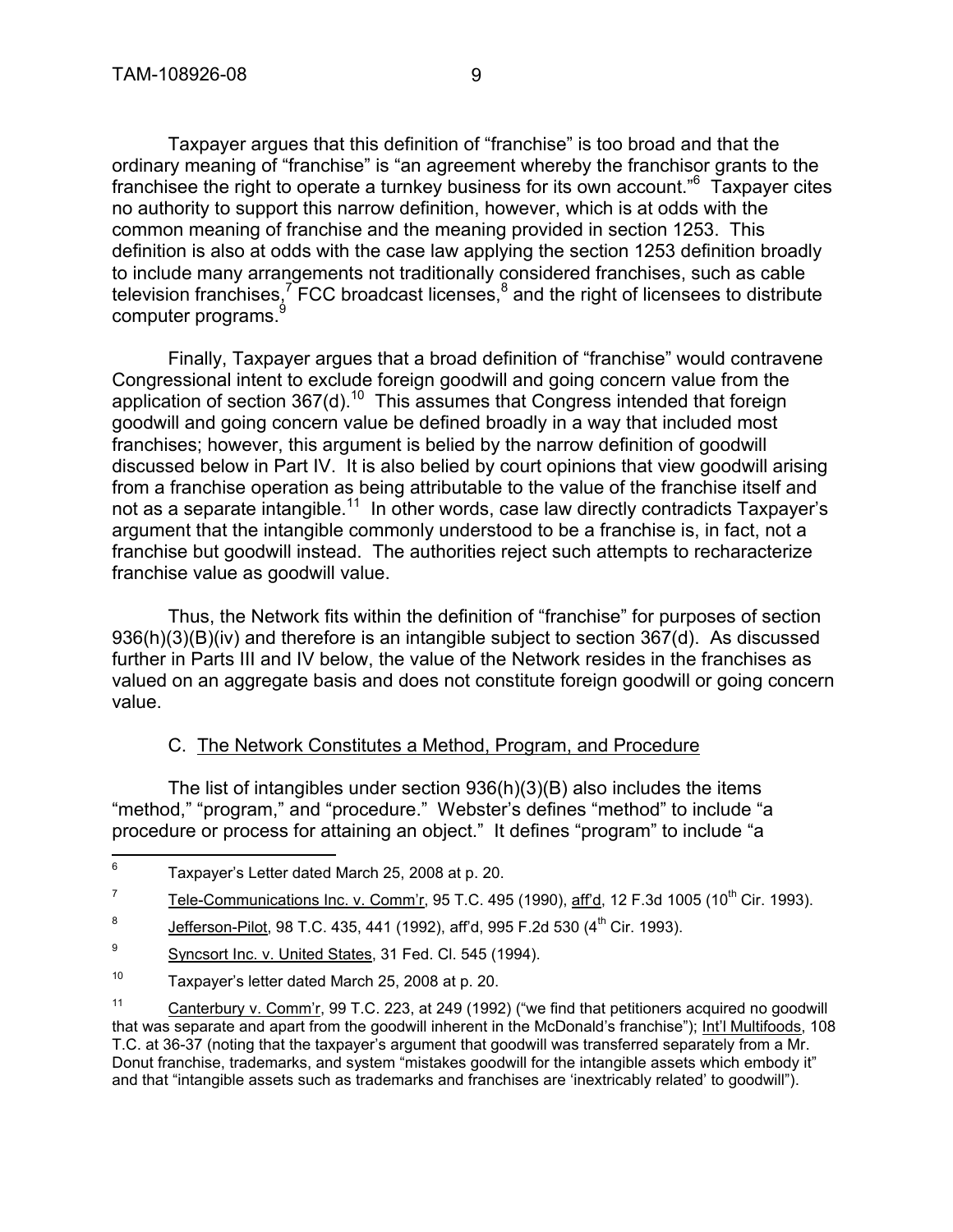schedule or system under which action may be taken toward a desired goal." Lastly, it defines "procedure" to include "a particular way of doing or going about the accomplishment of something." As their definitions indicate, these three terms are similar in that they all suggest a particular way or plan for accomplishing a goal.

The Network fits the definition of a method, program, or procedure. Taxpayer has designed a particular process for carrying out Business A, the foundation of which is the collection of contracts with its agents. The contracts require the agents to use specific software and equipment to conduct Business A transactions.<sup>12</sup> The contracts require agents to establish regional call centers for customer support. In addition to various other requirements, the contracts also specify that the agents will spend at least X% of their transaction fees on advertising for Business A and that all advertising must be approved by Taxpayer.

In short, the contracts embody Taxpayer's design for carrying out Business A. This particular way of doing Business A is thus a method, program, or procedure for purposes of section 936(h)(3)(B)(v) and therefore is an intangible subject to section 367(d).

# D. The Network Constitutes a System

Finally, we agree with Exam that the Network comprises a "system" within the meaning of section 936(h)(3)(B)(v). Webster's defines a "system," in part, as "a group of devices or artificial objects forming a network or used for a common purpose…" and "a set of units combined by nature or art to form an integral, organic, or organized whole." The Network fits this definition because it is an organization of agents forming an integrated delivery network serving the common purpose of engaging in Business A. The agents are integrated because of the interrelationship among the worldwide locations through which Taxpayer conducts Business A. A single agent location could not conduct Business A because there must be at least two locations for a Business A transaction to take place. Furthermore, each additional agent location that is added to the Network confers a benefit to existing locations as well, by adding new customers located in that area, and by enabling customers in other countries to engage in Business A transactions with customers in the new area. Because each agent location is connected to and relies upon the others to conduct Business A, it is apparent that the Network represents an integrated "system" for purposes of section 936(h)(3)(B)(v).

## E. Taxpayer's Argument that Network is Neither a System, Method, Program, Nor Procedure is Not Persuasive

Taxpayer makes several arguments that the Network is neither a system, method, program, nor procedure. For example, Taxpayer states "any manuals or procedures assembled by [Taxpayer] for its agents in the ordinary course of business

 $12$  Taxpayer acknowledges the software is subject to section 367(d).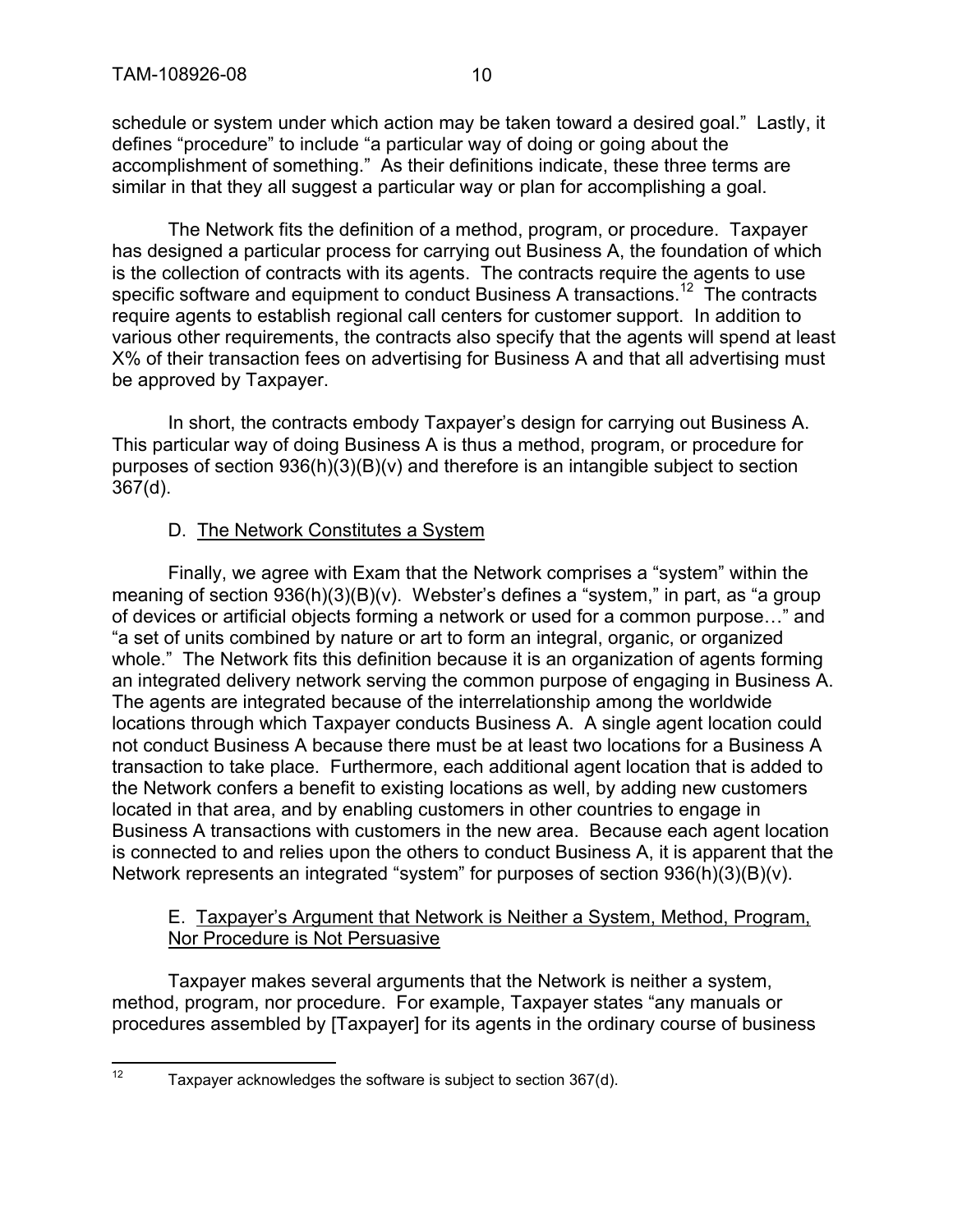arguably might be considered a system," but goes on to state that the collection of agents cannot be viewed as a system because to define "system" so broadly would capture items that are neither proprietary nor commercially transferable.<sup>13</sup> As we understand Taxpayer's first argument, a system, method, program, or procedure must have a commercially transferable value to be an intangible under section 936(h)(3)(B); that is, they must be something for which someone else would pay consideration.<sup>14</sup> We believe that Taxpayer's intangibles, whether labeled as a method, program, procedure, or system, do have value, but we do not undertake to value them here. Nevertheless, we note that if Taxpayer is correct that these assets have no value and do not generate income, then whether or not they are intangibles under section 936(h)(3)(B) makes no difference because they will not result in a deemed payment under section 367(d). And if they do have value, then Taxpayer's argument for excluding these assets from section 367(d) fails.

Further, Taxpayer argues that the way in which it conducts Business A is not proprietary and does not share with any of the intangibles listed in section 936(h)(3)(B) the common characteristic of being legally protected or subject to legal protection as a matter of contract.<sup>15</sup> This argument is premised on two apparently incorrect assumptions. First, Taxpayer assumes that the way in which it conducts Business A is not proprietary and, therefore, valueless. However, the course of conduct between Taxpayer and its agents suggests the Network is indeed proprietary. Taxpayer exercises control over who joins the Network and the services they provide and prohibits agents from working for a competitor. That Taxpayer's competitors in Business A also have their own networks does not mean that Taxpayer's network is not proprietary and therefore without value. Second, Taxpayer assumes that legal protection is a necessary characteristic of section 936(h)(3)(B) intangibles. It is well recognized that valuable intangibles may not be legally protected, for example, in the form of a patent. A taxpayer that develops a patentable formula or process may choose not to seek a patent. In so doing, the taxpayer takes the calculated risk that it will be able to successfully protect its formula or process without the legal protection of a patent in exchange for the possibility that the taxpayer will have a monopoly on that formula or process for a longer period than patent protection would provide. Yet still, a taxpayer may very well resort to private contracts if it seeks legal protection. Whether the taxpayer has the legal protection of a patent (or of a contract) does not affect the fact that the taxpayer has valuable know-how and trade secrets that meet the section 936(h)(3)(B) definition of intangible.

Taxpayer also argues that Exam's characterization of the Network is analogous to the government's assertion in Merck & Co. v. United States, 24 Cl. Ct. 73 (1991) that Merck's affiliate structure, pricing mechanism, and group wide planning structure was

<sup>13</sup> Taxpayer's letter dated March 25, 2008, p. 24.

<sup>14</sup> Taxpayer's letter dated March 25, 2008, p. 25.

<sup>15</sup> Taxpayer's letter dated March 25, 2008, p. 24.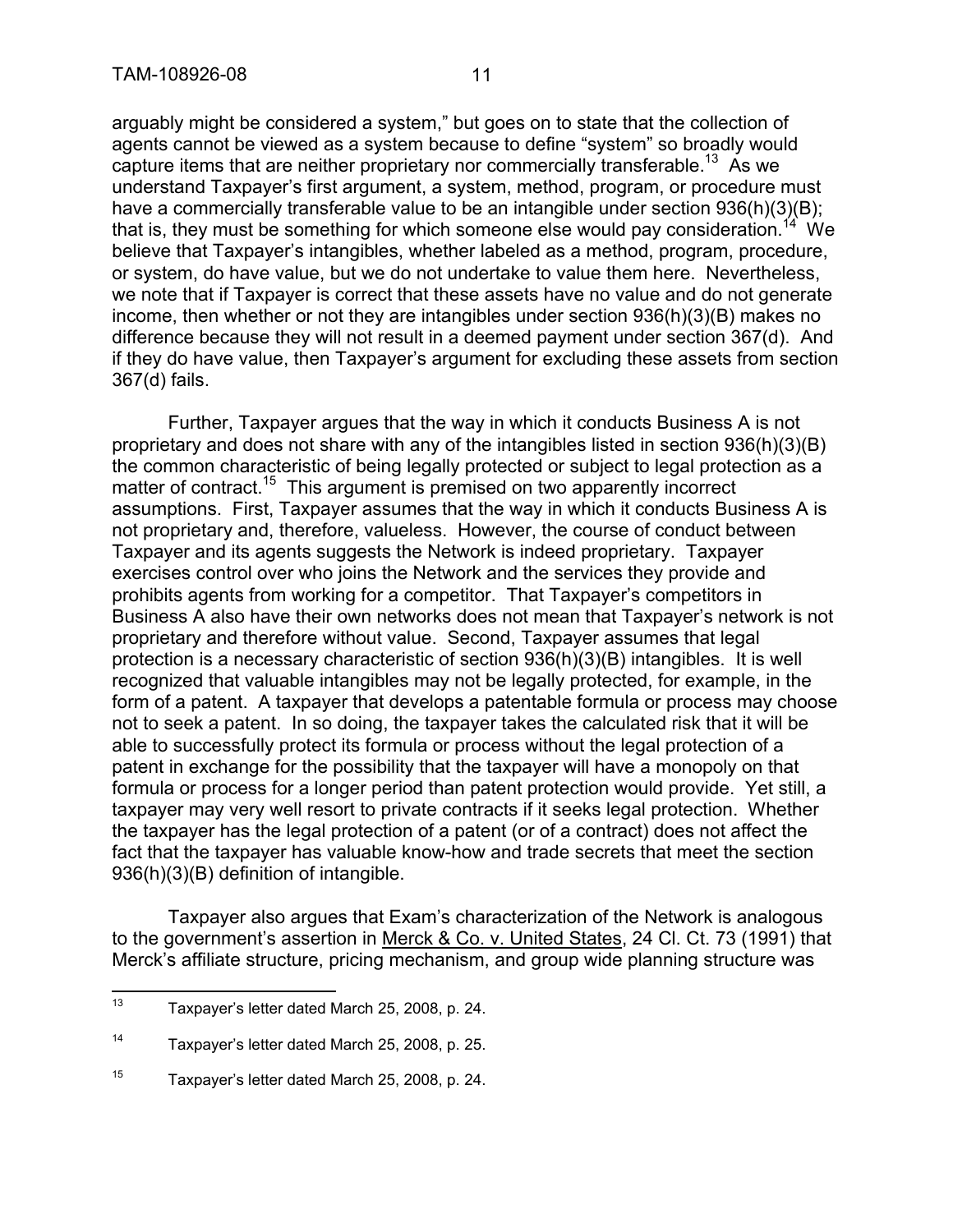an intangible. There, the court stated, "Defendant's intangible property argument essentially is no more than a recognition that Merck is the parent of the foreign affiliates and MSDQ." Id. at 88. The court rejected the argument that that relationship constituted a method, program, or procedure or any other asset subject to section 482. However, Exam does not assert, nor do we conclude, that Taxpayer's role as the parent of DE or any other entity is itself an intangible that is subject to section 367(d). Rather, the intangible in this case consists of the methods and programs discussed above, which relate to how the agents actually carry out Business A in a carefully coordinated manner. These are not simply a function of Taxpayer's particular corporate structure. Therefore, Merck & Co. is inapposite.

Finally, Taxpayer makes two statutory construction arguments to support its view that the Network does not constitute a "method," "program," "procedure," or "system" under section 936(h)(3)(B).<sup>16</sup> First, it argues that under the doctrine expressio unius est exclusio alterius (to express one thing is to exclude others), the intangibles enumerated in section 936(h)(3)(B) are the only intangibles covered by the statute and because the Network is not specifically listed there, it is not subject to section 367(d). This argument is flawed on its face because section 936(h)(3)(B) includes not only the listed intangibles but also the category "or other similar item," which clearly would include the Network because it is at least similar to many of the listed items as described above. Second, Taxpayer argues that the term "system" cannot be understood as including the Network because of the doctrine of noscitur a sociis, which requires that terms in a statute be interpreted by reference to the surrounding words. It argues that because the term "system" is accompanied in the statute by "method," program," and "procedure," we must interpret "system" as including "an organized and established procedure" but nothing more. This interpretation would require us to conclude that the other terms found in the same clause, including "campaign, survey, study, forecast, estimate, customer list, or technical data," also must mean only "an organized and established procedure," which cannot be correct. If Congress had wanted to encompass only those qualities that these various terms share in common, it would have provided a clearer and narrower definition rather than a list of apparently unrelated terms. Moreover, both of these statutory construction arguments fail for the reason that they would render other parts of the statute meaningless, which violates the more general rule of statutory construction that all terms in a statute should be given effect.<sup>17</sup>

Therefore, the Network is a system, method, program, or procedure that is a section 936(h)(3)(B) asset and is therefore subject to section 367(d).

III. Whether the Network is Valued as a Single Intangible

<sup>16</sup> Taxpayer's letter dated March 25, 2008, pp. 21-23.

<sup>&</sup>lt;sup>17</sup> Mason v. United States, 260 U.S. 545, 554 (1923) (noting that a canon of statutory construction "cannot be employed to render general words meaningless, since that would be to disregard the primary rules, that effect should be given to every part of a statute…").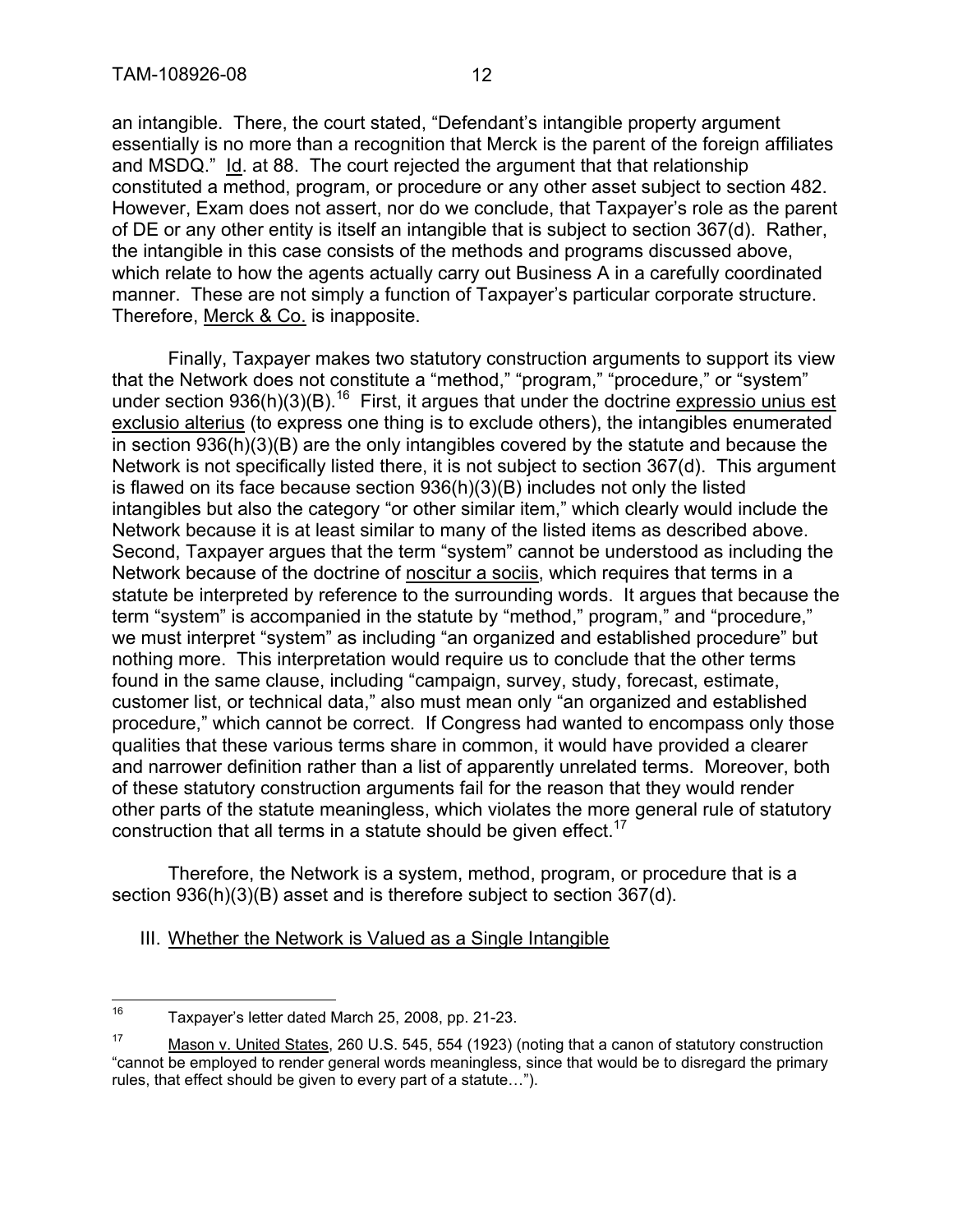Taxpayer argues that although the contracts that comprise the Network are subject to section 367(d), the vast majority of the Network's value is not attributable to the contracts and is instead foreign goodwill or going concern value.<sup>18</sup> Exam argues that the Network's value is attributable to the intangibles that comprise it. We agree with Exam for three reasons. First, the Network should be analyzed and valued as a single intangible asset, as explained in Part II above, because it operates as an integrated whole. Second, the appropriate charge that Taxpayer must include in income under section 367(d) upon its transfer of the Network is determined under section 482 principles. Treas. Reg. §1.367(d)-1T(c)(1). Those principles militate in favor of valuing the Network as an integrated asset rather than as the sum of individual contracts valued separately outside the context of the Network.<sup>19</sup> Third, case law supports a conclusion that it is appropriate to value interrelated assets in the aggregate and that the synergistic value of a collection of assets is attributable to those assets rather than a conceptually distinguishable goodwill or going concern value element.

#### A. Applicable Section 482 Principles Require the Network to be Valued on an Aggregate Basis Rather Than on an Item-by-Item Basis

The charge that Taxpayer must include under section 367(d) is determined using section 482 principles. As discussed above, a U.S. person that transfers intangible property to a foreign corporation in a transaction subject to section 367(d) shall, over the useful life of the property, annually include in gross income an amount that represents an appropriate arm's length charge for the use of the property. Treas. Reg. § 1.367(d)- 1T(c)(1). The appropriate charge is determined in accordance with the provisions of section 482 and regulations thereunder. Id. Taxpayer must adopt the most reliable method of determining the arm's length consideration for a controlled transaction(s) pursuant to Treas. Reg. § 1.482-1(f)(2)(i), which provides,

The combined effect of two or more separate transactions (whether before, during, or after the taxable year under review) may be considered, if such transactions, taken as a whole, are so interrelated that consideration of multiple transactions is the most reliable means of determining the arm's length consideration for the controlled transactions. Generally, transactions will be aggregated only when they involve related products or services, as defined in Treas. Reg. § 1.6038A-3(c)(7)(vii).

Corporation M's transfer of the foreign agent contracts can be viewed as either a single controlled transaction or as multiple controlled transactions. Because both Corporation M and Corporation O constitute "controlled parties" within the meaning of section 482, the transfer of the contracts could be viewed as part of a single "controlled

<sup>18</sup> Taxpayer's letter dated March 25, 2008, p. 11.

 $19$  Furthermore, it may also be the case that other identifiable intangibles transferred to Corporation O, such as the software, are so inextricably related to the contracts that it is more reliable to value them with the contracts on an aggregate basis.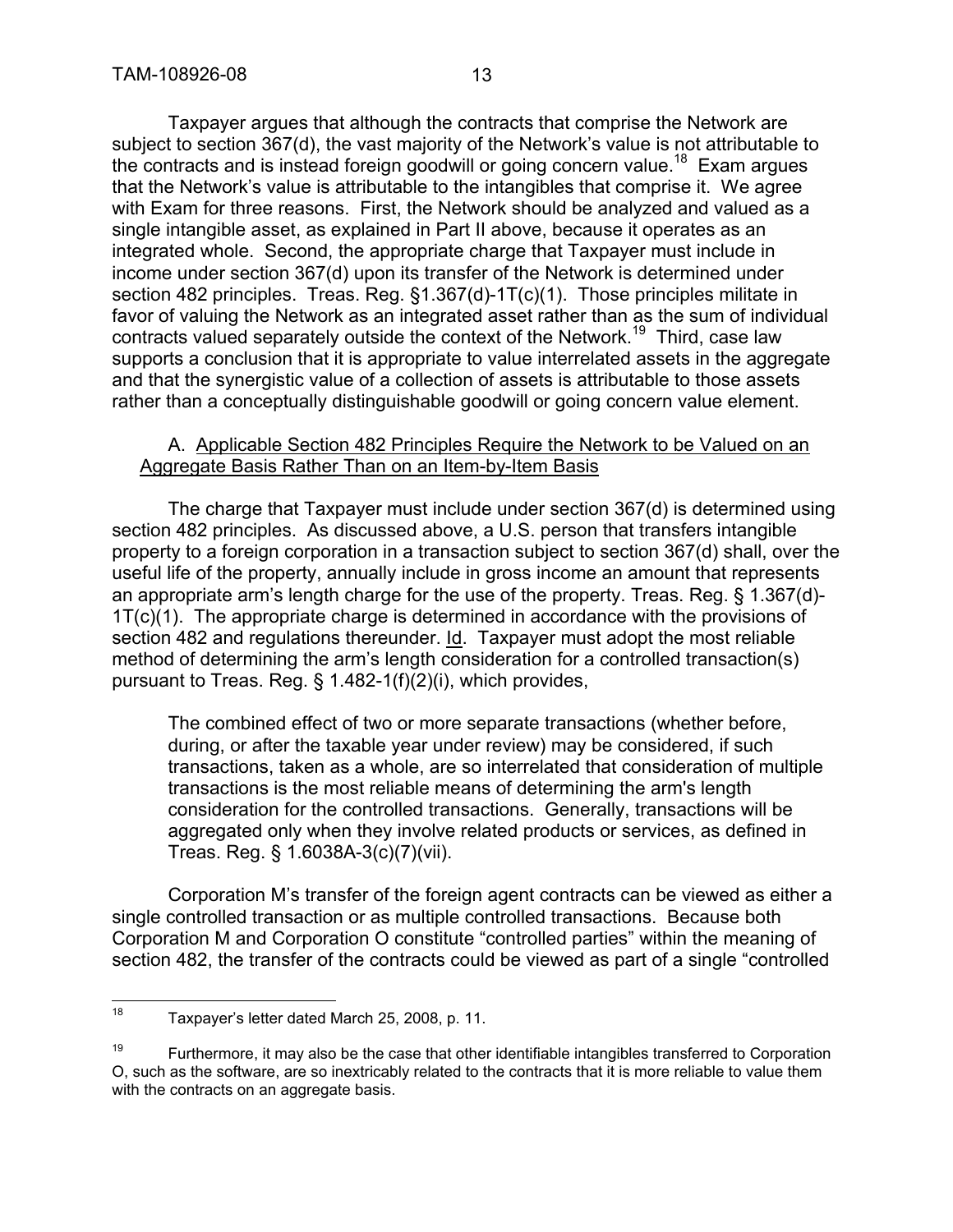transaction." Under this view, the appropriate arm's length charge would be determined as though Corporation M had transferred a single asset, that is, the collection of contracts, to Corporation O. This single controlled transaction approach also applies if the transfer is viewed as a transfer of a collection of "franchises," or as a transfer of a single "system, method, program, or procedure." Alternatively, the transfer could be viewed as though Corporation M separately transferred each contract to Corporation O. Under this alternative view, the transfer would be viewed as numerous "controlled transactions" under section 482.<sup>20</sup>

It is more reliable to determine the arm's length consideration for the transfer of the contracts by considering the separate contracts "as a whole" because they are "so interrelated." See Treas. Reg.  $\S$  1.482-1(f)(2)(i). First, before the transfer, a single company, Corporation M, used the contracts as an integrated network to conduct Business A. The individual contracts were not used for separate business purposes or by separate legal entities. Instead, they all were used as part of a single business enterprise and by a single legal entity. Moreover, these numerous contracts were transferred together -- as a single network -- to a single legal entity, Corporation O, so that after the transfer, the contracts would continue to be used in a single business enterprise. As a matter of economic reality and fundamental valuation principles, a taxpayer transferring Network at arm's length would conclude that the contracts should be valued in the aggregate in a manner that properly reflects their synergistic relationship. The numerous contracts are used as a single integrated asset, so it would be inappropriate to value the contracts as separate, stand-alone assets when they have functioned in the past, and will function in the future, as a single asset. Treas. Reg. § 1.482-1(f)(2)(i) recognizes such economic realities by providing that multiple transactions should be considered a single transaction "if such transactions, taken as a whole, are so interrelated that consideration of multiple transactions is the most reliable means of determining the arm's length consideration."

## B. Interrelated Assets Must be Treated as an Aggregate, and Enhanced Value of Similar Assets is Attributable to Those Assets, Not Foreign Goodwill or Going Concern Value

The Tax Court has recognized that multiple, related assets may be most appropriately viewed as an aggregate. In cases addressing the acquisition of a collection of related patents, the court has had to determine whether a taxpayer had a depreciable basis in the patents and over what period that basis could be recovered. See, e.g. Kraft Foods Co. v. Comm'r, 21 T.C. 513 (1954). In Kraft, the Tax Court held that a group of thirty-one related patents must be valued as a group and that the useful life for depreciation should be based on the average of the patents' useful lives. Specifically, the court observed:

<sup>&</sup>lt;sup>20</sup> Alternatively, if the contracts are viewed as "franchises," then the transfer could also be viewed as though Company M transferred each franchise to Company N.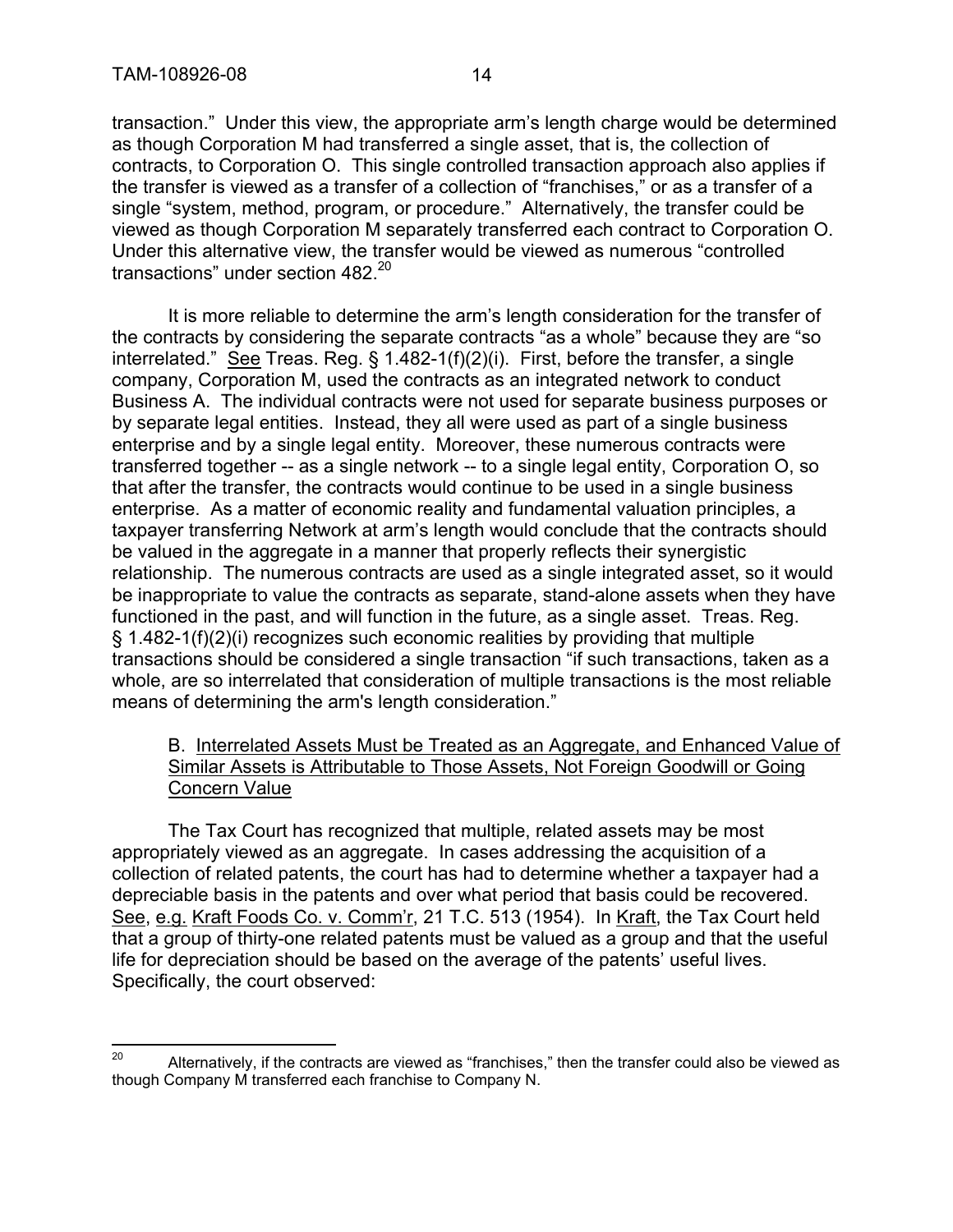[W]e agree with the parties that it is not possible to determine the cost of each patent separately. It is undoubtedly true, as the respondent suggests, that some of the patents are worth more than others … In the circumstances here, however, it is not possible to determine within the group, particularly those which are functionally related, where the scope of one patent ends and the other begins. Rather obviously, there is an overlapping and the second or third patent would not have been what it was except for matters covered by those which preceded it.

Id. at 592-93. See also Standard Conveyor Co. v. Comm'r, 25 BTA 281, 283 (1932) ("[I]t is evident that it is impossible to value these seven patents separately. Their value, as in the case of many groups of patents representing improvements on the prior art, appears largely to consist of their combination.").

Thus, because the contracts comprising the Network are interrelated, and the value of the Network arises largely from the value of the connections among the agents, it is more appropriate to value the Network as a single unified intangible than as a collection of discrete intangibles treated artificially as having no economic connection to one another. Taxpayer challenges this aggregate valuation of the Network by arguing that each individual contract has little value. Taxpayer argues that the "enhanced value" of the Network is not attributable to the value of the contracts between Taxpayer and the agents, but rather to the value of the "interlocking relationship" among the agents, which is goodwill and going concern value. $21$ 

We agree that a substantial portion of the value relating to the Network is due to the number and integration of the numerous separate agent locations. And it is true that a contract corresponding to a single agent location would have little value in itself because there must be at least two locations -- a sending point and a receiving point - for a delivery system to exist. But the critical integration of thousands of agents and contracts is a result of Taxpayer's risky but successful efforts to develop a highly valuable network that serves as the backbone of its business. We disagree with Taxpayer's position because it disregards the fact that Taxpayer developed the Network as the central intangible for carrying on its business and generating profits and erroneously assigns the labels goodwill and going concern value to that readily identifiable intangible.

The enhanced value of a collection of similar assets, like the contracts (or franchises) at issue here, is attributable to those collected assets and is not separate goodwill or going concern value. For example, in Computing and Software, Inc. v. Comm'r, 64 T.C. 223, (1975), the taxpayer was in the credit reporting business. It acquired the assets, including credit files of three other credit reporting companies. The credit files consisted of individual index cards that held each credit record. While the individual cards probably had little value in themselves, the value of the file collection as a whole was assigned a value of over \$1.8 million by the court. Had the court adopted

 $21$  Taxpayer's letter dated March 25, 2008 at p. 19.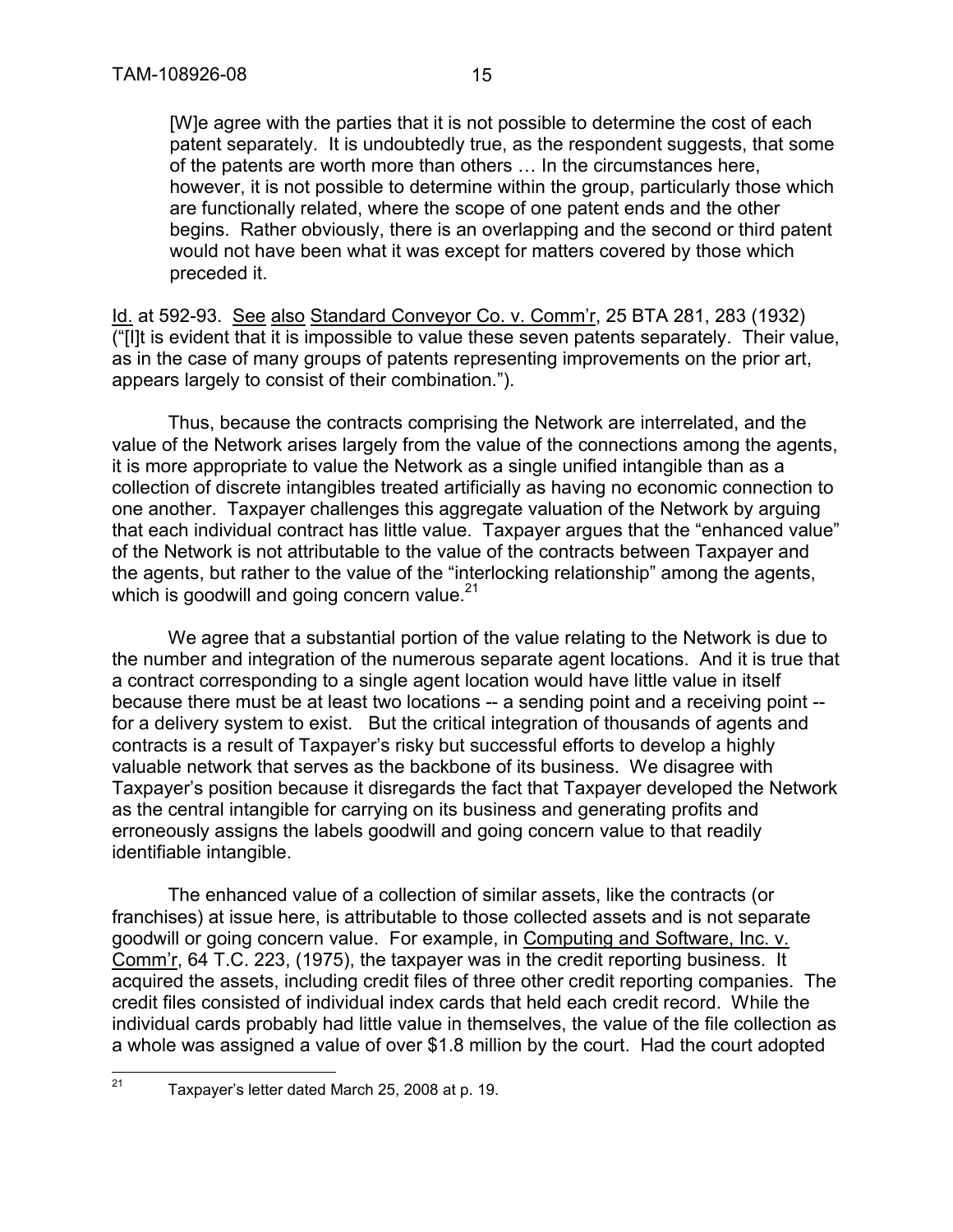the petitioner's approach, it would have included the enhanced value as part of the going concern value of the business and therefore would have allocated little or nothing to the credit files themselves. Because the court instead included that enhanced value in the depreciable basis of the credit card files, it is clear that the court considered that enhanced value as part of the value of the card files and not separate goodwill or going concern value.

Likewise, in Massey-Ferguson, Inc. v. Comm'r, 59 T.C. 220 (1972), the taxpayer acquired Mid-Western Industries (MI), a developer of light industrial equipment. Among the assets of MI that the taxpayer acquired was the distribution network through which MI sold most of its products. This distribution network consisted of contracts with eighteen general line distributors. A few years after the acquisition, the taxpayer decided to abandon the distribution network. The last of the contracts with the distributorships was canceled in the taxpayer's 1961 tax year, though some had been terminated in the previous year. The court determined that the taxpayer was entitled to an abandonment loss for the entire network on its 1961 return because that is the year in which the entire asset was abandoned. The court observed: "In the present case, an entire asset, the distributorship system, was abandoned, and the entire intangible value of the system was lost." Massey-Ferguson, 59 T.C. 220, 227. While that case did not involve the issue of enhanced value, it is nevertheless clear that the court treated the distributor network based on multiple contracts as a single asset, rather than as simply a collection of separate contractual arrangements.

Taxpayer's attempt to atomize the Network so that the vast majority of the value of the intangible would escape taxation under section 367(d) is inconsistent with sections 367 and 482, as well as the applicable regulatory framework.<sup>22</sup> Rather, like a pool of interrelated patents, the interrelated agent contracts must be analyzed for transfer pricing purposes in the aggregate. The enhanced value arising from the collection of contracts is attributable to the contracts themselves and is not goodwill or going concern value. Because the value of the Network is attributable to the group of contracts, it is subject to section 367(d).

#### IV. Whether the Network Represents Foreign Goodwill or Going Concern Value

Taxpayer asserts that the transfer of the Network is not subject to section 367(d) because it qualifies for the exception for transfers of "foreign goodwill or going concern value" under Treas. Reg. § 1.367(d)-1T(b). We disagree with Taxpayer's position for several reasons. The Network cannot satisfy the section 367(d) definition of foreign goodwill or going concern value because the Network, as was explained in Parts II and III, constitutes a single intangible asset or a collection that falls within one or more of the categories listed in section 936(h)(3)(B).

 $22$  The preceding analysis focused on numerous transfers of individual contracts, but this analysis would also apply to numerous transfers of franchises, systems, methods, processes or procedures.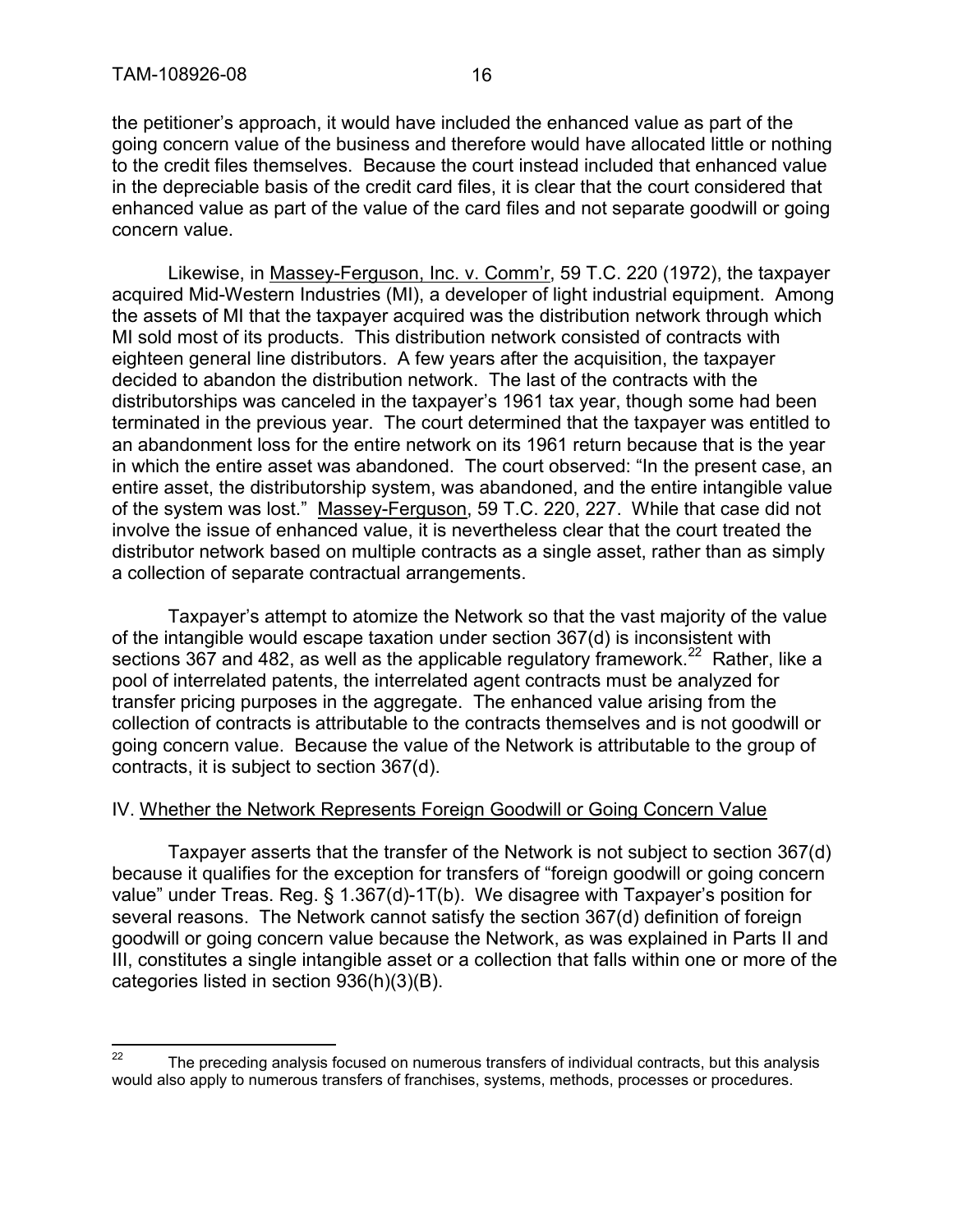Furthermore, Taxpayer's insistence that traditional definitions of goodwill and going concern value be applied in the section 367(d) context is flawed because the traditional definitions are too broad. Even in the context of depreciation (from which the traditional definitions were derived), the inquiry of whether an asset satisfies the traditional definitions of goodwill and going concern value has proven unworkable and was therefore abandoned. See Newark Morning Ledger v. United States, 507 U.S. 546, 570 (1993).

## A. The Network Is Not Foreign Goodwill or Going Concern Value Under the Regulations

As described in Parts II and III, the Network constitutes a single intangible or a collection under section  $936(h)(3)(B)$ . Thus, to treat the Network as being part of foreign goodwill or going concern value is inconsistent with the narrow definition of "foreign goodwill or going concern value" under the regulations. Treas. Reg. § 1.367(a)- 1T(d)(5)(iii) defines foreign goodwill or going concern value as "the residual value of a business operation conducted outside of the United States after all other tangible and intangible assets have been identified and valued." This definition specifically excludes "all other . . . intangible assets . . . identified and valued" ("identifiable intangibles"). The Network constitutes such an identifiable intangible because, as explained in Part II, the Network falls within one or more categories of intangible property as described in section 936(h)(3)(B), and as explained in Part III, the Network is most reliably valued as a single asset. The Network, therefore, must be excluded from the regulatory definition of "foreign goodwill or going concern value."

The regulations' definition of foreign goodwill or going concern value does not depend upon the traditional definitions of goodwill or going concern value. The regulations avoided traditional definitions because such definitions ultimately proved unworkable in the depreciation context. When the section 367(d) regulations were promulgated, taxpayers and the IRS were engaged in bitter and costly disputes concerning the concepts of goodwill and going concern value because, at that time, goodwill and going concern value were non-depreciable assets. See generally H.R. Rep. No. 103-111 at 760 (1993) (describing disputes that led Congress to enact section 197, which mitigated these disputes by allowing for the amortization of intangibles such as goodwill and going concern value). With those well-known disputes in the background, the drafters of the regulations chose to define foreign goodwill or going concern value in a way that did not rely upon such controversial terms. $^{23}$ 

Despite this well-known history, Taxpayer nevertheless asks us to ignore the regulations' approach and dive back into the abyss of the decades-old disputes about

 $23$  The section 367(d) approach echoes the method that was, at about the same time, mandated under sections 338 and 1060. Under the section 338 and 1060 approach, any excess paid for a trade or business over the fair market value of the identifiable assets must be allocated to goodwill and going concern value. See S. Rep. No. 313, 252-253 (1986); see also T.D. 8215, 1988-2 C.B. 304.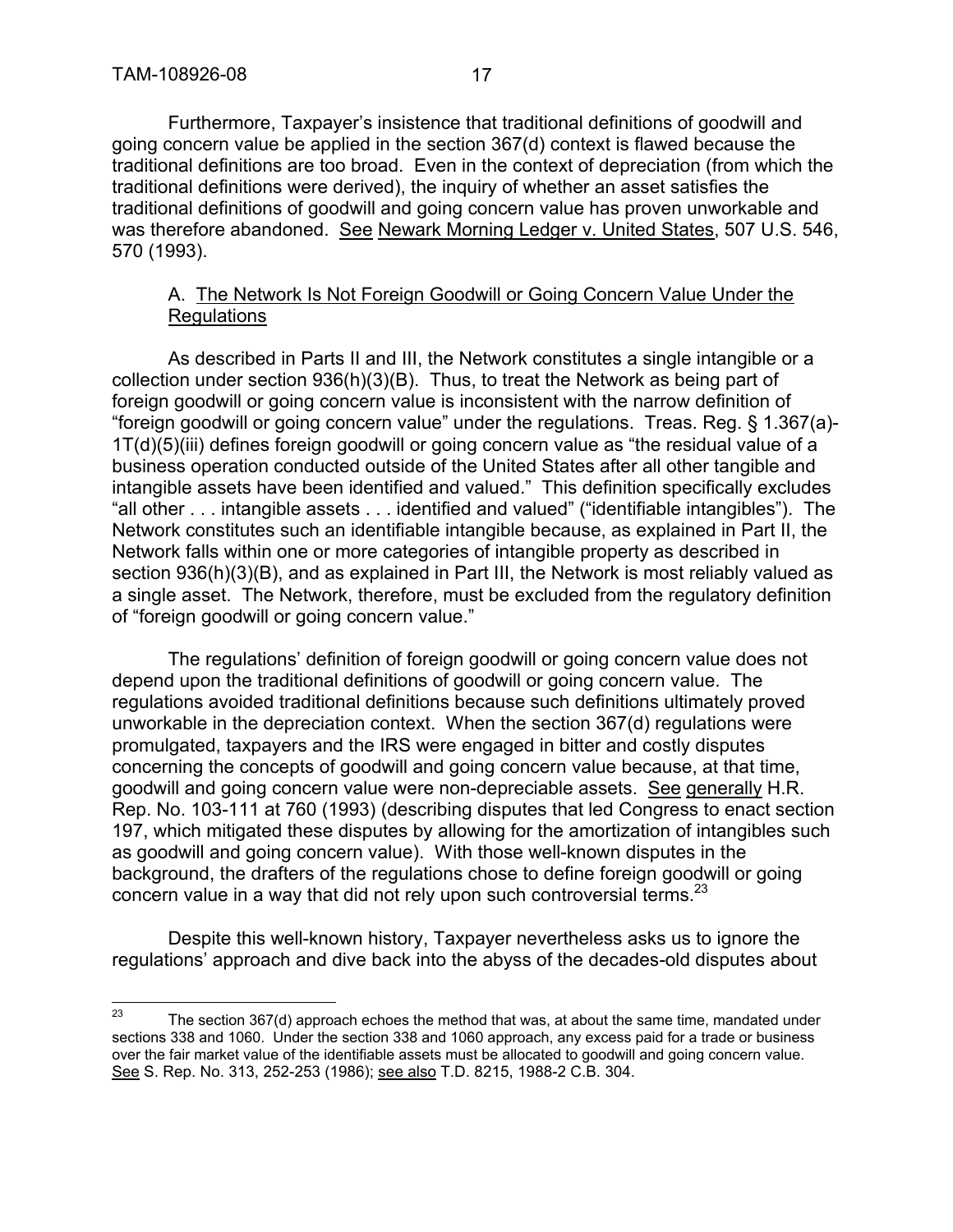what constitutes goodwill or going concern value under the traditional definitions. Taxpayer argues that when Congress expressed its intent in the legislative history to exclude foreign goodwill or going concern value from the application of section 367(d), it had the traditional definitions in mind. Taxpayer argues that the definition under the regulations was drafted against the same "jurisprudential backdrop" as these cases.<sup>24</sup>

We disagree with Taxpayer's argument. The traditional definitions are fundamentally inconsistent with the regulations' definition of foreign goodwill or going concern value.<sup>25</sup> The traditional definitions encompassed, among other things, customer-based intangibles that are specifically listed under section  $936(h)(3)(B)$ , like customer lists and trademarks.<sup>26</sup> As explained above, such identifiable intangibles are clearly excluded from the section 367(d) definition of "foreign goodwill or going concern value."

The Supreme Court's findings in Newark Morning Ledger ("Newark") support the conclusion that the traditional definitions are too broad to be relied upon for purposes of section 367(d). In Newark, the Court concluded that a newspaper subscriber list was depreciable because it was "an intangible asset with an ascertainable value and a limited useful life. $"^{27}$  Under a section 367(d) analysis, this customer list would constitute an identifiable intangible that would be excluded from the regulations' definition of "foreign goodwill or going concern value." See section 936(h)(3)(B)(v). The Court, however, also found that the customer list depended upon the continued and voluntary patronage of customers,<sup>28</sup> which is a typical formulation of the traditional definition of goodwill and going concern value. Newark shows that the traditional definitions of goodwill and going concern value are too broad for section 367(d)

 $^{28}$  Id. at 557.

<sup>24</sup> Taxpayer's letter dated March 25, 2008 at p. 8-9**.**

<sup>&</sup>lt;sup>25</sup> For example, under the traditional definition, goodwill was "a useful label with which to identify the total of all the imponderable qualities that attract customers to the business." Newark Morning Ledger v. United States, 507 U.S. 546 at 555-56 (1993). By focusing on the effect of goodwill in enhancing the customer relationship, this definition gave goodwill a substantive meaning. Thus, intangibles such as trademarks could be considered assets "in the nature of goodwill" under this case law. Comm'r v. Killian, 314 F.2d 852 (5<sup>th</sup> Cir. 1963) (describing information on fire and casualty policies as an asset "in the nature of goodwill"). Cf. Newark at 556 ("This definition … is of little assistance to a taxpayer trying to evaluate which of its intangible assets is subject to a depreciation allowance. The value of every intangible asset is related, to a greater or lesser degree, to the expectation that customers will continue their patronage."). Indeed, some regulations also adopted a similar formulation. See T.D. 8072 (Temporary Regulations under Section 338(b)(5)), 1986-1 C.B. 111 (establishing the Class IV residual category for "intangible assets in the nature of goodwill and going concern value").

<sup>&</sup>lt;sup>26</sup> Richard S. Miller v. United States, 537 F.2d 446, 450 (Ct. Cl. 1976) ("Goodwill sometimes is used to describe the aggregate of all of the intangibles of a business, including such items as patents, trademarks, leases, contracts, and franchises.").

<sup>&</sup>lt;sup>27</sup> Newark Morning Ledger, 507 U.S. 546, 566.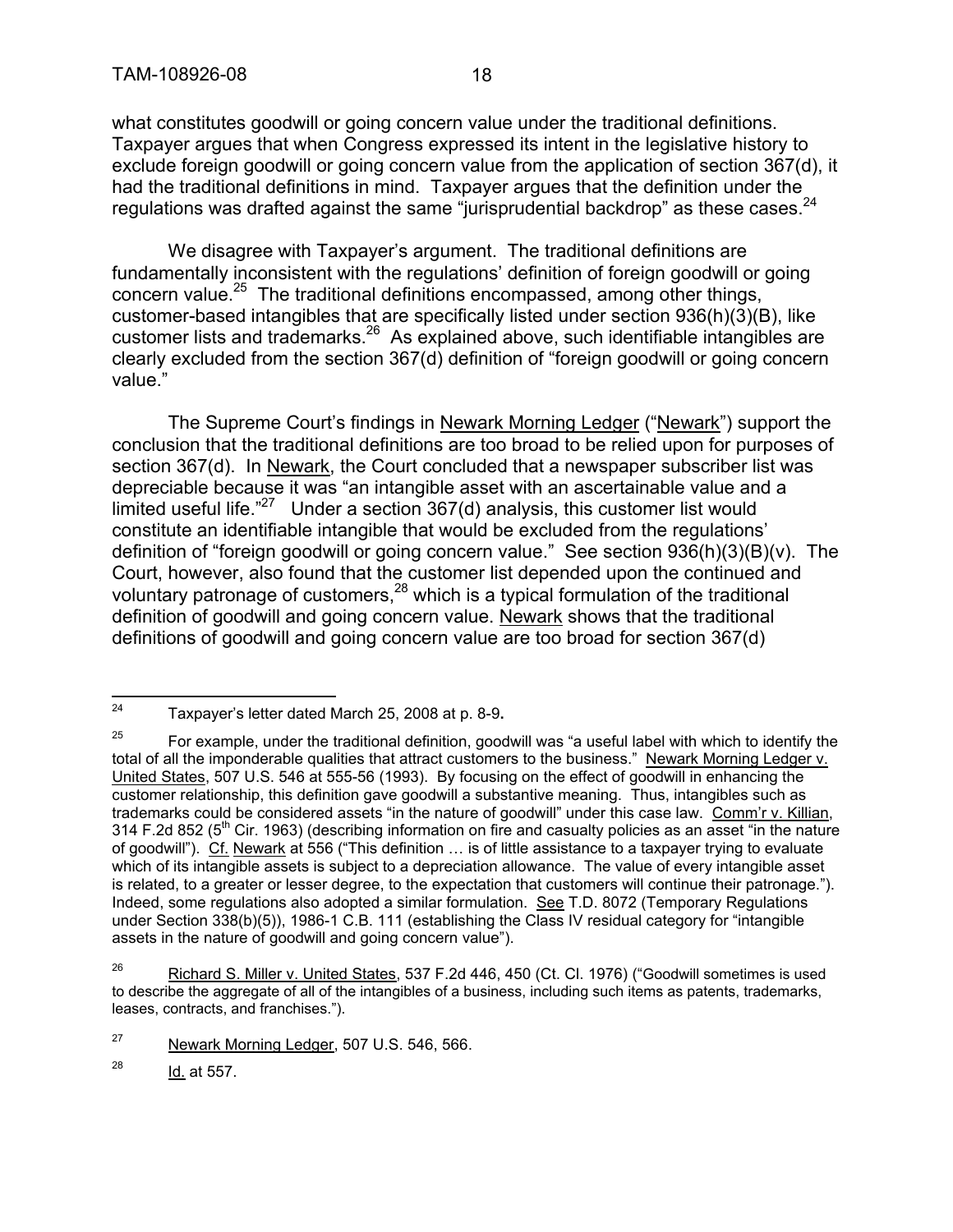purposes because certain intangible assets, such as a customer list, may be included in the traditional definitions but nevertheless excluded from the section  $367(d)$  definition.<sup>29</sup>

In support of its reliance on the traditional definitions of goodwill and going concern value, the Taxpayer cites to several early depreciation cases.<sup>30</sup> See e.g., Northern Natural Gas Co. v. United States, 470 F.2d 1107 (8th Cir. 1973); Black Industries v. Comm'r, 38 T.C.M. 242 (1979); Phillip Morris v. Comm'r, 96 T.C. 606 (1991). These cases dealt with the question of what assets of an acquired business a purchaser could depreciate. $31$  Taxpayer's reliance on these cases is misplaced because these cases do not employ a substantive definition of goodwill and going concern value. Rather, they tend to conclude that all non-depreciable assets were goodwill or going concern value, even if they were intangibles described in section  $936(h)(3)(B)$ .<sup>32</sup> By treating all non-depreciable assets as goodwill or going concern value, these cases gave goodwill and going concern value a meaning that is much broader than their meaning under section 367(d). See, e.g., Northern Natural Gas Co. v. United States, 470 F.2d 1107 (8th Cir. 1973) (holding that certain assets were depreciable and that the remaining value of the business was non-depreciable but without specifically labeling it as goodwill or going concern value); VGS Corp. v. Comm'r, 68 T.C. 563 (1977) (holding that tangible assets were depreciable and that all remaining value was non-depreciable and therefore goodwill or going concern value).<sup>33</sup>

 $29$  As a further argument based on the traditional definition, Taxpayer asserts that the value associated with the location and reach of the Network is foreign goodwill. Taxpayer's letter dated March 25, 2008 at p. 14. It cites several cases in which courts observed that the location of a business is an element of goodwill because it contributes to the expectancy that customers will return to the old location. Winn-Dixie Montgomery, Inc. v. United States, 444 F.2d 677, 681 (5<sup>th</sup> Cir. 1971); L.A. Central Animal Hospital v. Comm'r, 68 T.C. 269 (1977); Metro Auto Auction of Kansas City, Inc. v. Comm'r, 48 T.C.M. (CCH) 894 (1984). Again, reliance on the traditional definition of goodwill misses the point, which is whether the Network is foreign goodwill under the section 367(d) regulations. Further, it is not clear that the "geographical footprint" of the Network is the type of "locational" goodwill described in these cases, which dealt with the purchase of established bricks-and-mortar businesses that were landmarks in the community and operated without interruption by the new owners.

 $30$  Taxpayer's letter dated March 25, 2008 at pp. 11-14.

 $31$  It is puzzling that the Taxpayer relies upon these depreciation cases for their definition of "goodwill or going concern value" given that it attempts to downplay the importance of a more relevant case, Newark, on the grounds that it only deals with depreciation. Taxpayer's letter dated March 25, 2008 at p. 16.

 $32$  The cases cited by Taxpayer tend to employ a broad definition of goodwill and going concern value, but the scope of these definitions varies in some cases. Both the breadth of these definitions and their varying scope underscore that the application of the traditional definitions of goodwill and going concern value in the context of section 367(d) is unworkable. "In some cases [goodwill] has been used in a general sense to describe all intangible assets arising in connection with the operation of a business; in other cases, it has been used in a more limited sense to describe a single intangible asset." Massey-Ferguson, Inc. v. Comm'r*,* 59 T.C. 220 (1972). Thus, the assets defined in some of the depreciation cases were not strictly goodwill or going concern value but rather were considered to be assets "in the nature of" goodwill and going concern value.

<sup>&</sup>lt;sup>33</sup> See also Black Industries v. Comm'r, 38 T.C.M. 242 (1979) (holding that tangible assets were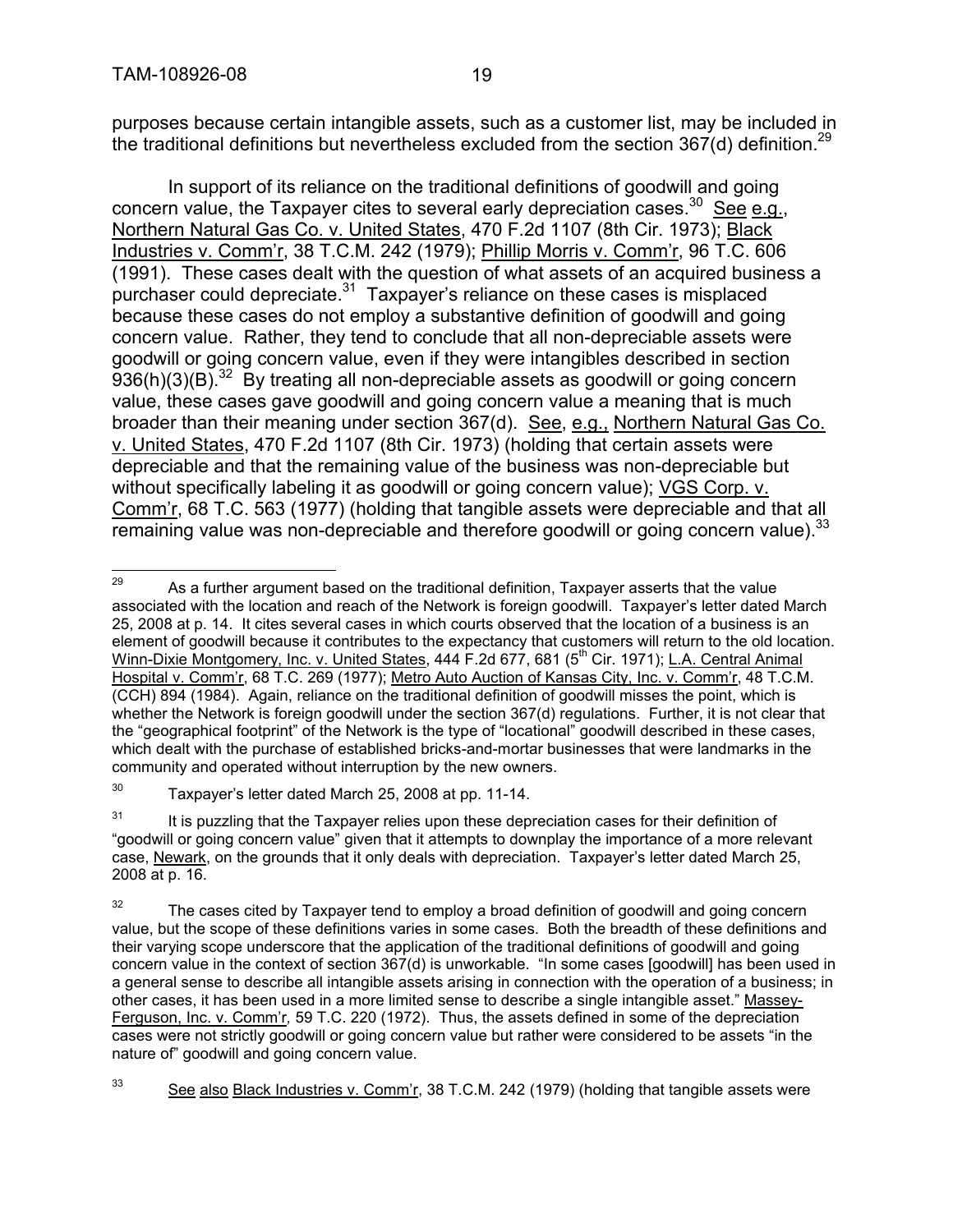The problem of using the terms "goodwill and going concern value" loosely to include all non-depreciable intangibles was highlighted in Newark. Because the Court held that the depreciability of the customer list at issue in that case turned on whether it had a useful life and ascertainable value, it did not look to whether it satisfied the traditional definition of goodwill. $34$  Thus, Newark severed the historical nexus between whether an asset represents goodwill and whether the asset is depreciable. This had the effect of rendering irrelevant the early depreciation cases in so far as they used the term "goodwill and going concern value" as shorthand for any intangible that was nondepreciable. Thus, the cases that predate Newark treating a particular intangible as "goodwill" solely to make that intangible non-depreciable are not relevant in determining whether that intangible is "goodwill and going concern value" for other tax purposes, such as section 367(d).

#### B. Taxpayer's Position Violates the Fundamental Policy of Section 367(d)

Taxpayer's characterization of the Network violates the fundamental policy of section 367(d) because treating ninety-seven percent of the value of the Network as foreign goodwill or going concern value would allow a virtually tax-free transfer of valuable intangible property that was developed by incurring significant expenses that reduced income otherwise taxable in the United States. If Taxpayer's view were the law, Corporation O would be free to exploit the value of the Network while earning deferred income. This is precisely the abuse Congress sought to address by enacting section 367(d). H.R. Rep. No. 98-342 (1984); S. Rep. No. 98-169 (1984), at 361 ("the transferor U.S. companies hope to reduce their U.S. taxable income by deducting substantial research and experimentation expenses associated with the development of the transferred intangible and, by transferring the intangible to a foreign corporation at the point of profitability, to ensure deferral of U.S. tax on the profits generated by the intangible.")

Exam submitted a table demonstrating expenses that Taxpayer incurred over a period of ten years. Taxpayer disputes the amounts in the Table as misleading because they are not limited to expenses of Business A. Nonetheless, because Business A produces a very large portion of Taxpayer's overall income, Business A is also likely responsible for a correspondingly large portion of Taxpayer's overall expenses. Although it is not perfectly precise, Exam's table is persuasive in showing that Taxpayer's development of the Network, and Business A generally, relied upon incurring significant expenses that reduced income otherwise taxable in the United States. Thus, after reaping the benefits of offsetting income taxable in the United States

depreciable and that intangibles were not depreciable, without distinguishing between types of intangibles, such as goodwill, going concern value, etc.); Phillip Morris v. Comm'r, 96 T.C. 606 (1991) (court admitted that the term goodwill, in the broad sense, encompasses a number of intangibles).

<sup>34</sup> Newark, 507 U.S. at 570 ("the relationship this asset may have to the expectancy of continued patronage is irrelevant, for it satisfies all the necessary conditions to qualify for the depreciation allowance under § 167 of the Code").